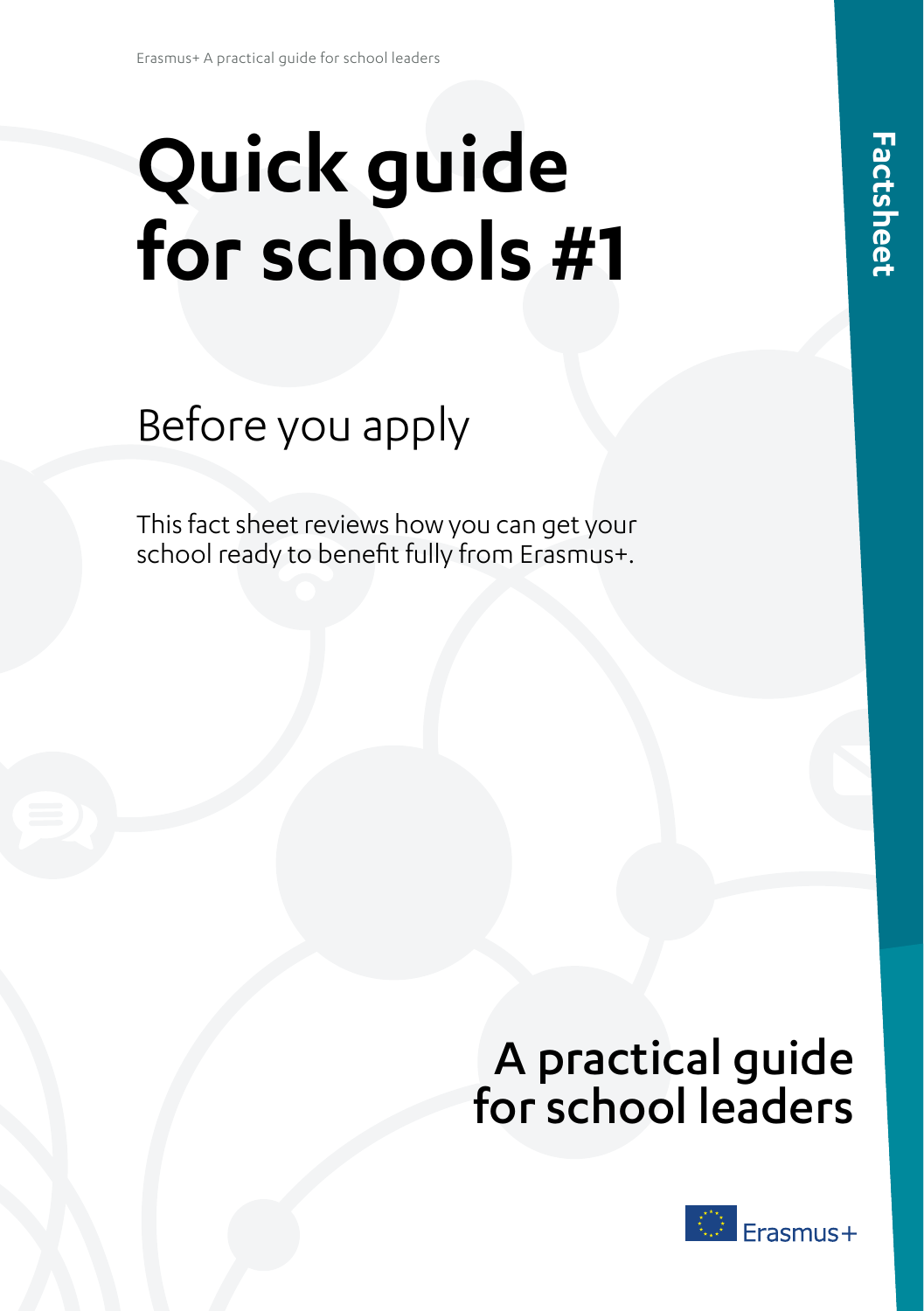# Before you apply

### Setting the agenda: a whole school approach to Erasmus+

Your Erasmus+ project will really benefit if you establish clear leadership from the very beginning. A good way to do this is to include European activities as an integral part of development planning within your school, rather than as an 'add-on'. This means ensuring that all members of staff know about the objectives of your Erasmus+ project(s) and how they are contributing to your strategic objectives.

### Reflective question

What impact do you want your school's involvement in the EU programme to have on pupils' learning?

Involving school staff, pupils, parents and other stakeholders in this key question will help ensure Erasmus+ meets pressing learning needs in your school. Moreover, if you can convey the benefits of Erasmus+ and show how the European activities will be integrated into your day-to-day school operations, Erasmus+ will be perceived as an indispensable opportunity rather than a burdensome 'extra'.

After consulting widely, it is time to develop a clear set of objectives linked to your school's ongoing improvement plans. Sharing the objectives, benefits and expected learning outcomes with everyone, including parents and other school stakeholders, will provide a common vision for engagement in your European project.

' We recognised that one of the most important factors in a successful project is to have a clear plan that integrates the European project targets into the school curriculum.'

Ricarda Geidelt, Teacher, Germany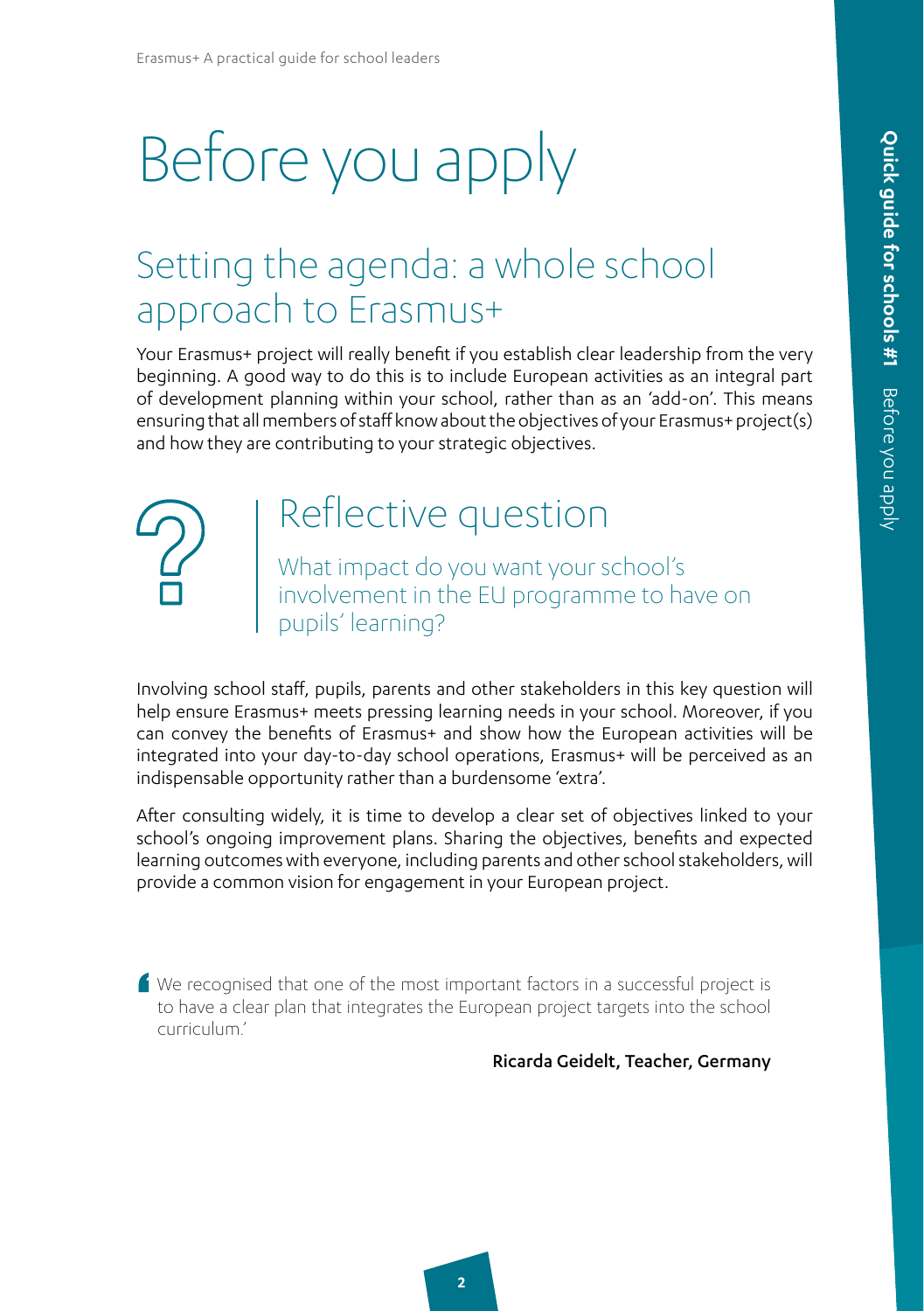### Practical example A whole school approach to a European project

A German elementary school has been participating in European projects on a regular basis since 2005. Here are a few examples of the implications of their whole school approach to Erasmus+:

#### Identifying opportunities

The school leader holds quarterly meetings with senior teaching staff to set and monitor the school's European development objectives and discuss related project ideas. When possible projects are identified, a questionnaire is circulated to pupils, asking for their preferences. Pupils' views are considered when preparing Erasmus+ applications.

#### Sharing responsibilities

All staff are required to update their Europass CV regularly. The coordinator uses these CVs to identify teachers and other employees who meet the needs of specific projects. She then approaches relevant individuals. In this way, the school's internal project team can be mobilised very quickly.

#### Effective communication within the school

Parents are informed about projects through the school news bulletin, parents' evenings and school events. Project outcomes are shared throughout the school building on digital boards.

#### Organisational learning

When tabling an idea for a new project, the project coordinator is required to specify how lessons learned from previous activities will be incorporated into the new project application, so as to ensure continuous improvement within the school.



**3**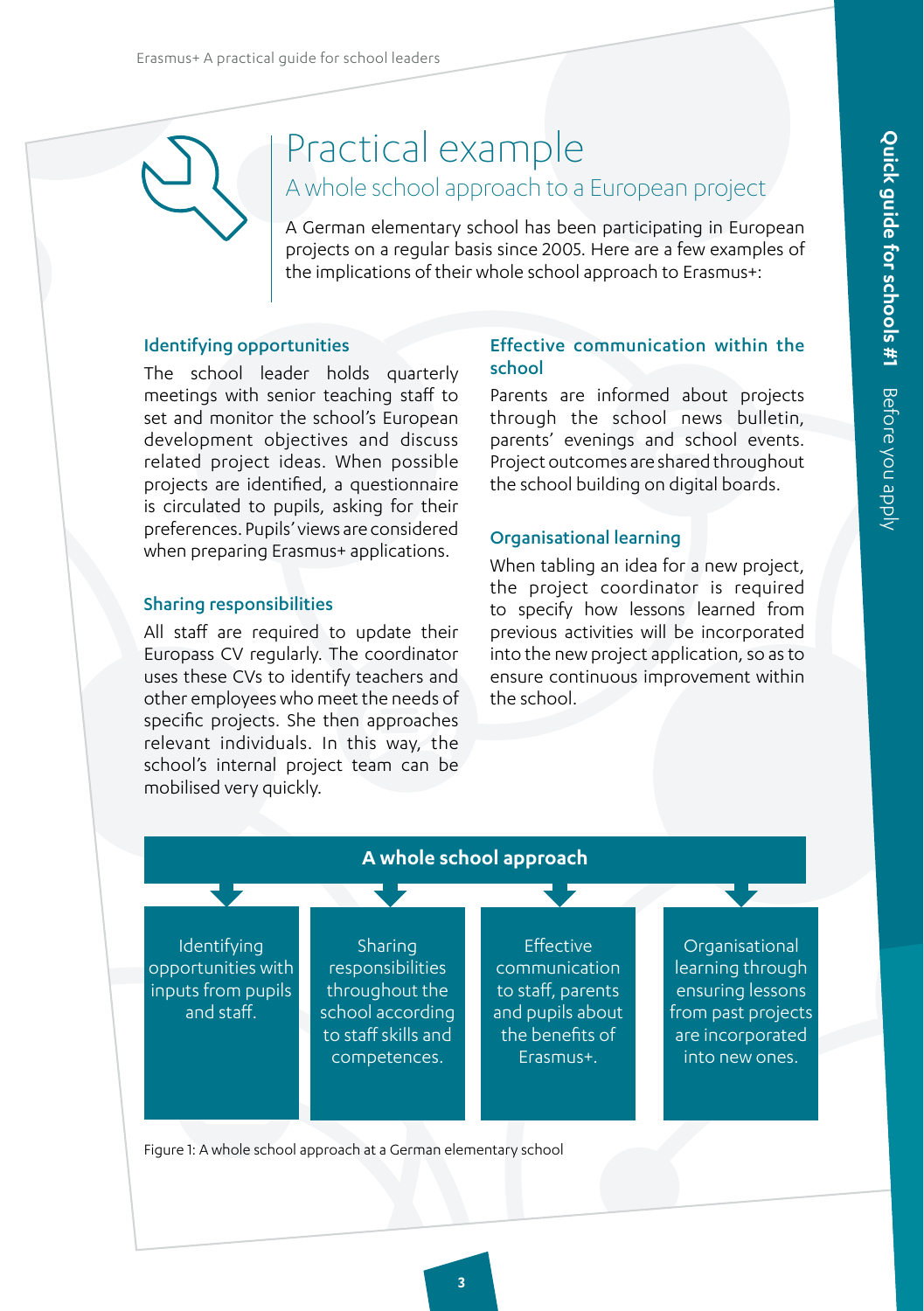### Identifying how Erasmus+ could support learning and teaching

To incorporate Erasmus+ throughout the whole school it is useful to bring decision makers from across all curriculum areas together in order to discuss how the programme can enhance:

- specific areas or subjects in the curriculum (e.g. literacy, including ICT);
- $\blacksquare$  interdisciplinary learning (e.g. Content and Language Integrated Learning learning a subject through the medium of a foreign language);
- school values, culture and interpersonal skills (e.g. entrepreneurship, intercultural understanding, democratic principles, global citizenship, anti-bullying, environmental sustainability, teamwork);
- learning and teaching approaches (e.g. sharing and implementing a more pupilcentred approach to learning).

This holistic perspective will enable your staff to identify a wide range of potential benefits for pupils and staff, irrespective of their academic discipline or professional role.

' The project was developed by a multidisciplinary team of teachers and nonteachers who designed the activities so that they could be integrated into pupils' mandatory courses, with a direct link to the curricula.'

#### Jean-Pierre Marcadier, Project Coordinator, France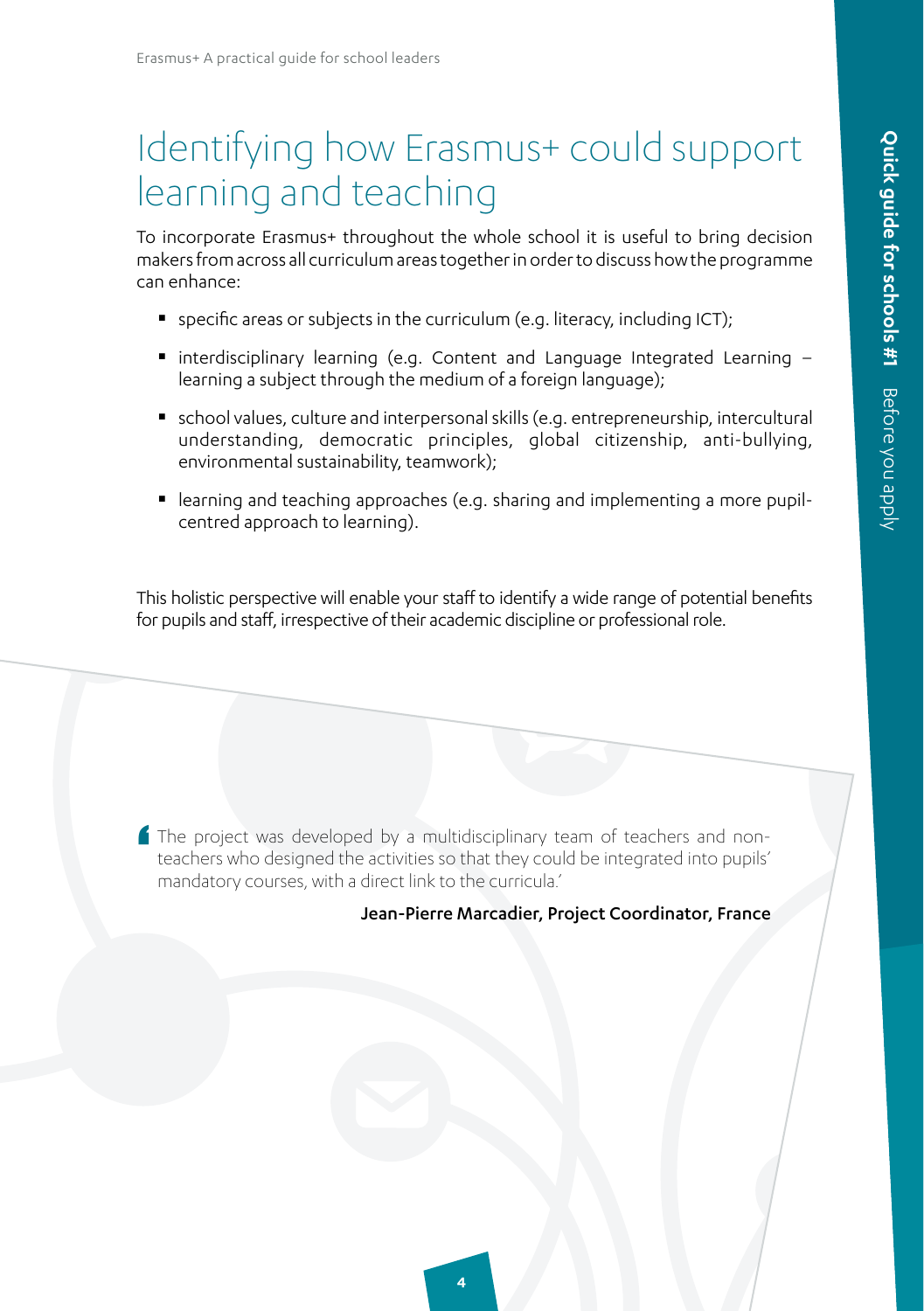### Practical example Using Erasmus+ to support ICT based learning and teaching

A school in Ireland had the objective of becoming 'e-mature', by harnessing ICT to improve teaching and learning.

Accordingly, management and teaching staff created a school action plan to apply new technologies throughout the school. International projects have been important in order to resource the school's ambitions, and staff prioritised two aspects of European funding in this regard:

#### Mobility opportunities

The first step was to identify teachers and support staff, with varying levels of competencies in ICT, to undertake a variety of staff mobility activities. For example, teachers were sent to job shadow colleagues abroad, at schools specialised in this area. Other staff attended ICT training courses, hosted by a European training provider. Today, these opportunities are available under Staff Mobility (Key Action 1).

#### European partnerships

A partnership project was planned in order to establish a Virtual Learning Platform using open source Moodle software, available to all school departments. The platform will be a space in which pupils and teachers can collaborate on common projects and engage in extra-curricular courses to support and reinforce their learning. Today, these opportunities are available under Strategic Partnerships (Key Action 2).

The inclusive 'whole school' approach ensured a wide range of staff and pupils felt the benefits of Erasmus+ opportunities, to improve the use of ICT in teaching and learning.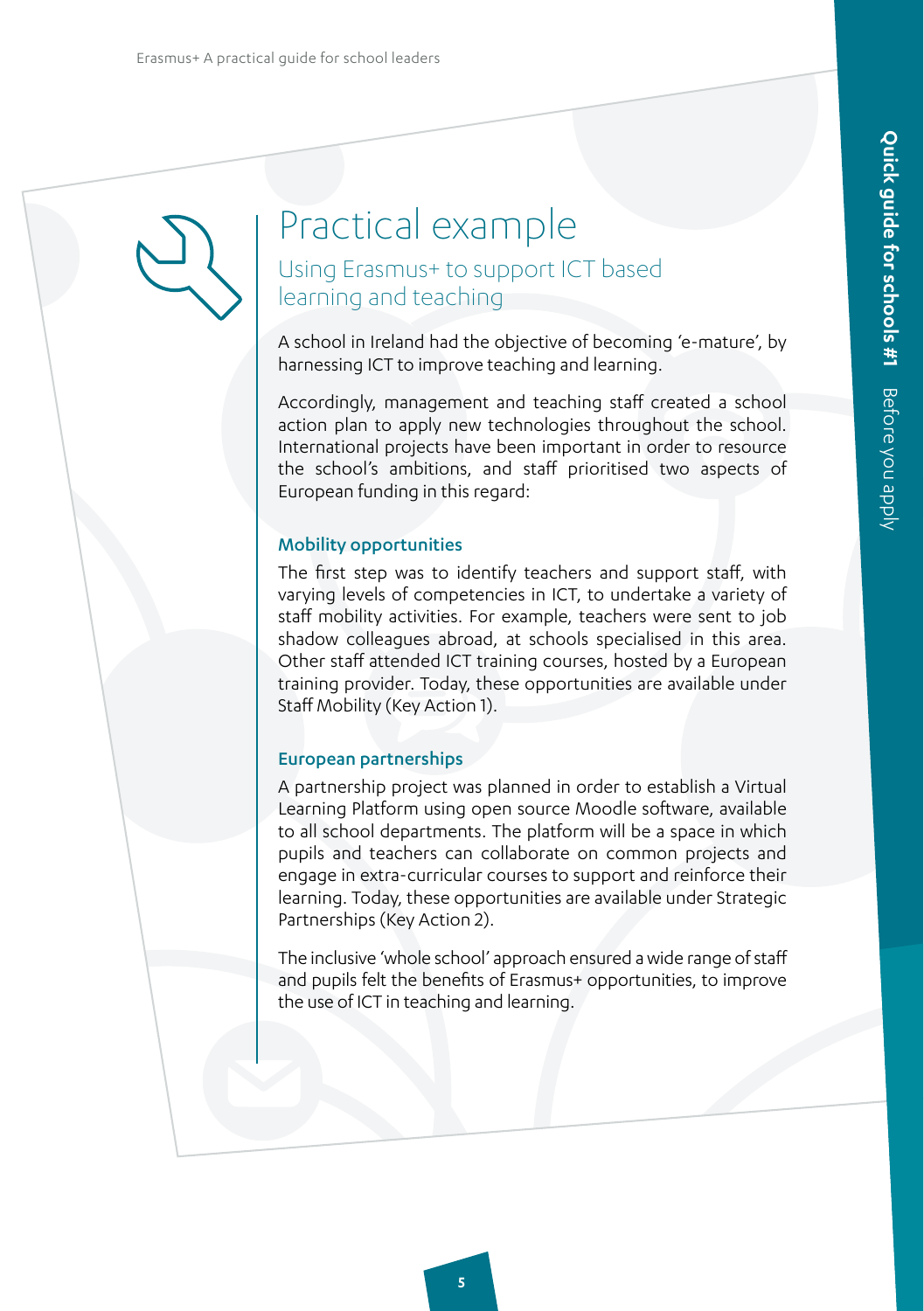### Creating a European Development Plan (EDP)

A European Development Plan (sometimes called a School Development Plan\*) is a requirement if you are applying for Staff Mobility (Key Action 1) and is recommended for any school interested in long-term involvement in Erasmus+.

Your EDP should cover:

- your school's needs, in terms of plans for the development of high-quality education and internationalisation (e.g. new learning and teaching methods or tools or professional development) and how the planned activities will help meet your needs;
- the impact you expect Erasmus+ to have on pupils' learning, teachers, other staff and your school;
- how your school will integrate the competences and experiences acquired by your staff into curricula and organisational practice.

Most school leaders find it useful to consult widely in order to define the purpose of introducing an international component in teaching and learning. Involving colleagues early on will help you identify how to distribute roles and responsibilities for European activities.

If discussions are grounded in approaches to improve the quality of education for pupils, the time is well spent and will ensure all staff understand the relevance of international activities to their work and the pupil experience.

' The long term objective was the integration into the bilingual Content and Language Integrated Learning programme of the school… Our School's Development Plan\* helped us in emphasising the importance of an international education towards a European employment market and studying in Europe.'

#### Dieter Wlcek, School Principal, Austria

An EDP also helps school leaders to monitor progress and hold team members accountable, since short-term and long-term goals for the whole school are clearly specified in one document.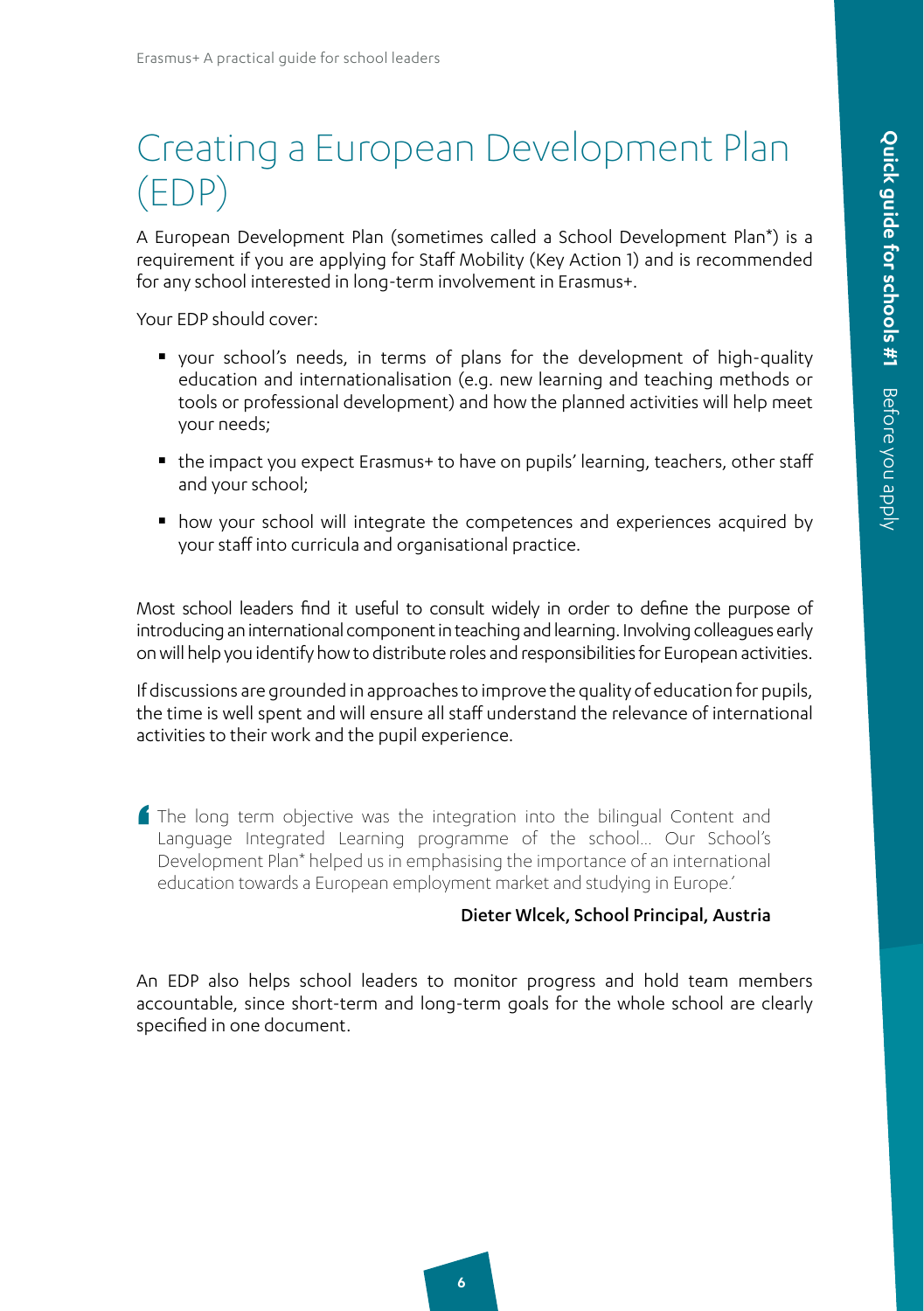### In focus

### A model for developing a European Development Plan (EDP)

If you have never developed an EDP, it may seem difficult to know where to begin. One flexible approach is to consider how you might evaluate and develop your current curriculum around three simple propositions. Where and what are the opportunities in your school curriculum to:

- enable pupils to learn about Europe?
- prepare pupils for learning, life and work in an international environment?
- enable pupils to learn through an international context?

With these questions in mind, you can begin to identify opportunities to create and enhance these aspects of learning.

So, as an example, enabling pupils to learn about Europe might be supported with a Staff Mobility project (Key Action 1) that aims to develop an understanding of European history, institutions and current affairs among staff and pupils. The objectives would be to up-skill staff so they improve their knowledge of teaching and learning methodologies and strategies about Europe in the 21st century. This could be done by sending staff on job shadowing to observe how others are teaching relevant subjects. Such a project could then form the basis for staff and pupils to feel empowered and inspired to become part of the larger European community.

Similarly preparing pupils for learning, life and work in an international environment may be supported with a Strategic Partnership (Key Action 2). The aim could be to help pupils develop their basic and interpersonal skills (such as entrepreneurship, language competence, problem-solving skills, cultural understanding, etc.) or for teachers to develop learning modules to support learners with CV development or interview techniques. In this case your school could develop curricula on this theme, in collaboration with European employers or careers services.

In much the same way, tangible objectives can be set to enable pupils to learn through an international context across your curriculum. For example, you might design a range of eTwinning activities to enable your pupils to practice foreign languages with learners at partner schools.

You can include targets in your EDP for implementing such measures across your school.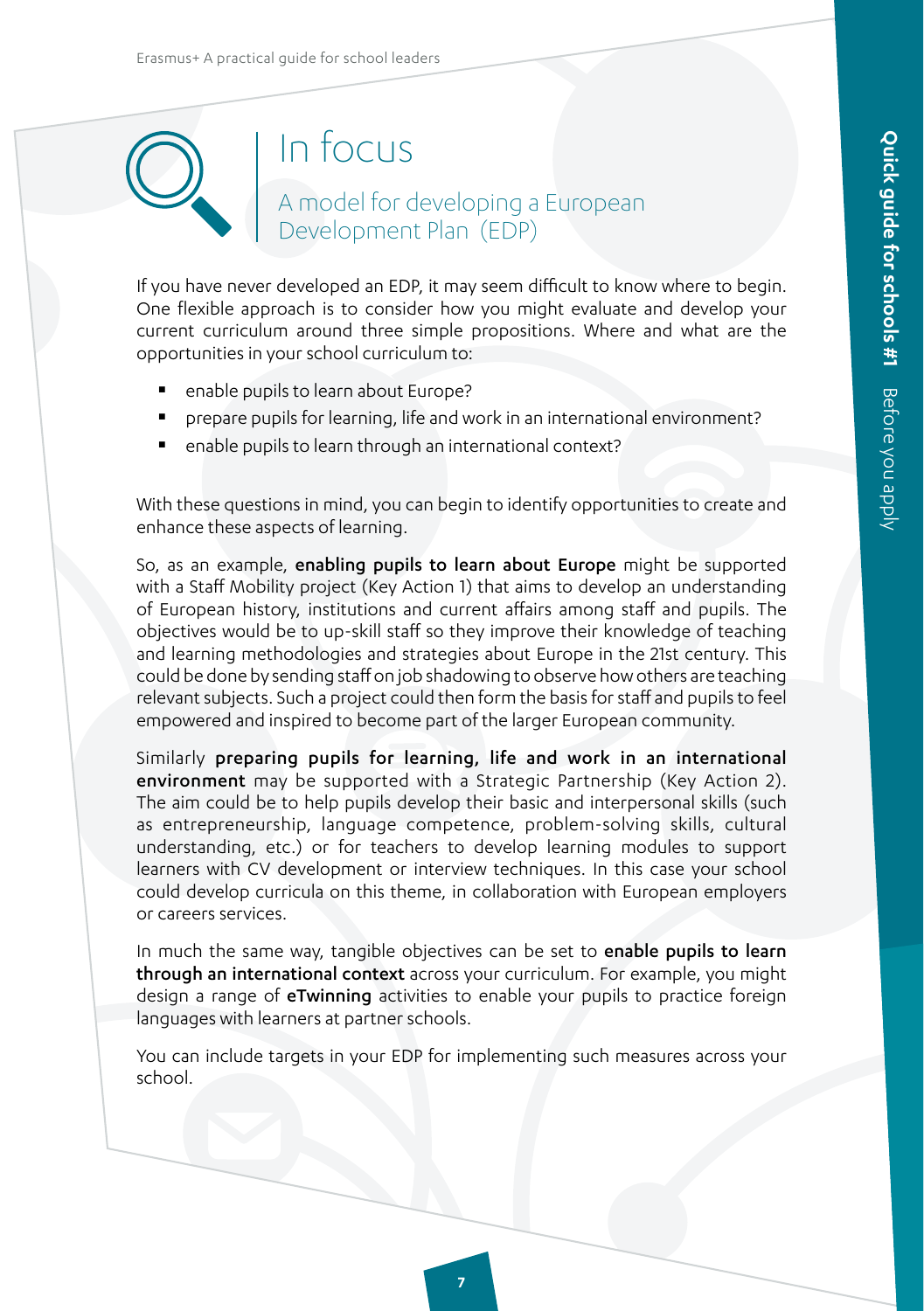### Matching school objectives to Erasmus+ opportunities

Having agreed your objectives for European projects, your next step is to decide which Erasmus+ opportunities are most relevant – Staff Mobility (Key Action 1), Strategic Partnerships (Key Action 2) or eTwinning (remember, you are not restricted to applying for only one Erasmus+ opportunity).

The scenario below gives you an idea of the kinds of opportunities you could choose, depending on your objectives. In this example, the objectives relate to fostering inclusion in education:

### Practical example

Fostering inclusion through Erasmus+ projects

#### A Staff Mobility (Key Action 1) project

A school in Ireland wanted to introduce evidence based intercultural education methodologies into the school curriculum. The main aim was to support teaching staff to engage and motivate the 20% of pupils who were born abroad, and to foster a sense of European identity throughout the school.

The school applied for funding to send teaching staff to schools in Slovenia and Turkey, which had earned a reputation for excellence in this area. The visitors job shadowed colleagues at the host schools and received comprehensive training in the schools' methodologies for teaching intercultural education.

#### A Strategic Partnership (Key Action 2) project

A German university sought to bring together schools and stakeholder organisations in countries faced with particularly high levels of early school leaving, in order to reduce this trend. They forged a partnership with organisations including NGOs, schools, and training providers in Germany, Hungary, Romania, Croatia and Turkey.

Together they conducted empirical research to identify the principal needs in this area. Based on their findings the partners created an online, 10 month, learning course for teaching staff in order to deepen their professional skills in working within diverse class rooms. The course also trained education professionals to run a range of activities to reduce early school leaving, such as mentoring, homework clubs and parents' cafes.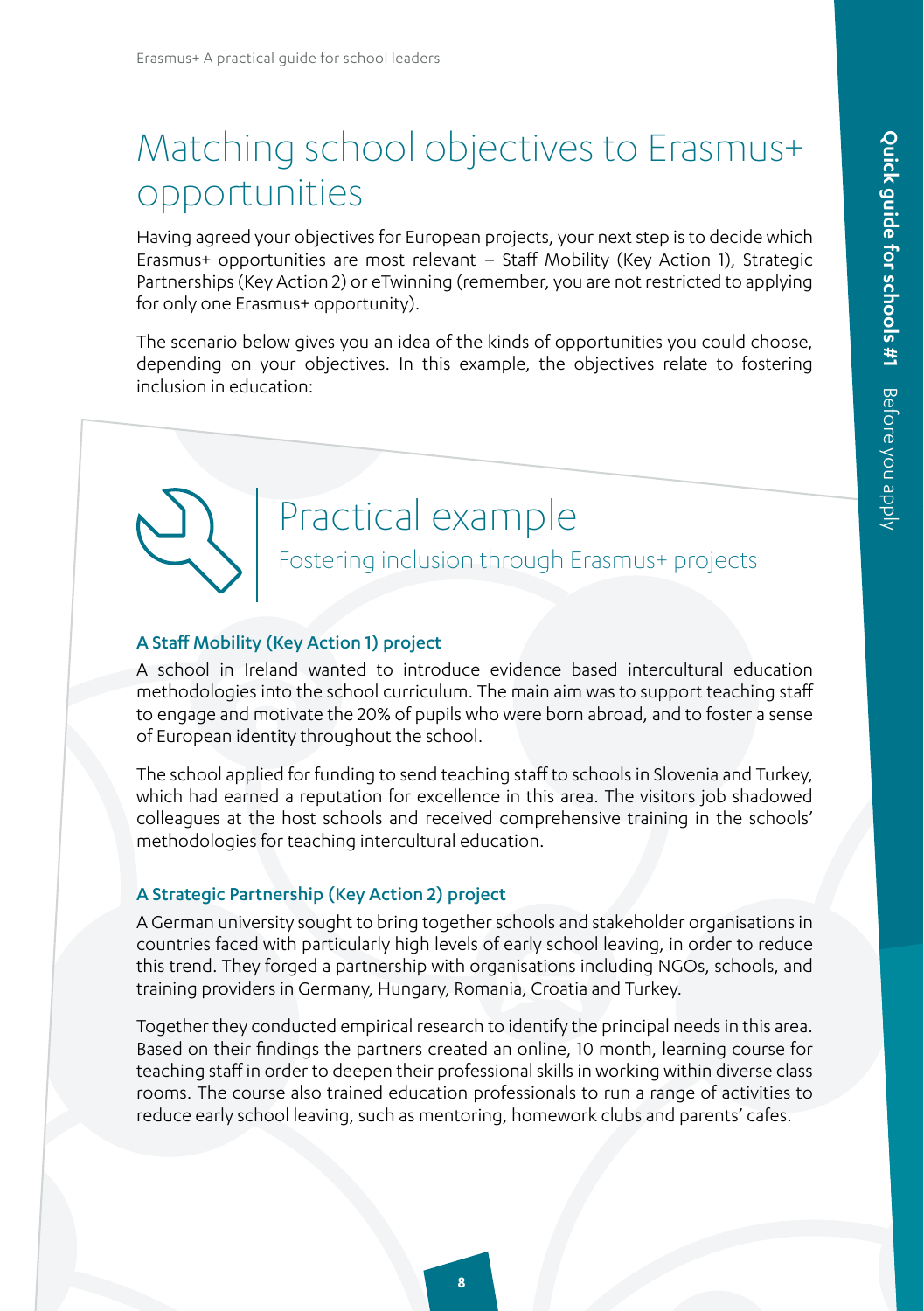Erasmus+ A practical guide for school leaders



### Suggestion

It is always wise to have an alternative option in case your project is not selected for funding. Remember that eTwinning is always available for online learning opportunities and cooperation with your partners.

Both projects in our practical example helped to foster inclusion in education, albeit in different ways and with different objectives. Clearly, the Staff Mobility example presented was mainly focused on the specific challenges faced by the school, while the university led partnership was more concerned with addressing a European policy priority. The kind of opportunity, or combination of opportunities, you apply for will be dependent on your goals.

If your school hasn't participated in European activities before, you may wish to begin by taking part in eTwinning with the aim of undertaking Staff Mobility and Strategic Partnerships in the future.

It is important to point out that the application process for funded activities is highly competitive, and your school may not be among the lucky ones who get selected. If you are not selected, don't give up! Continue to improve your application and try again next time.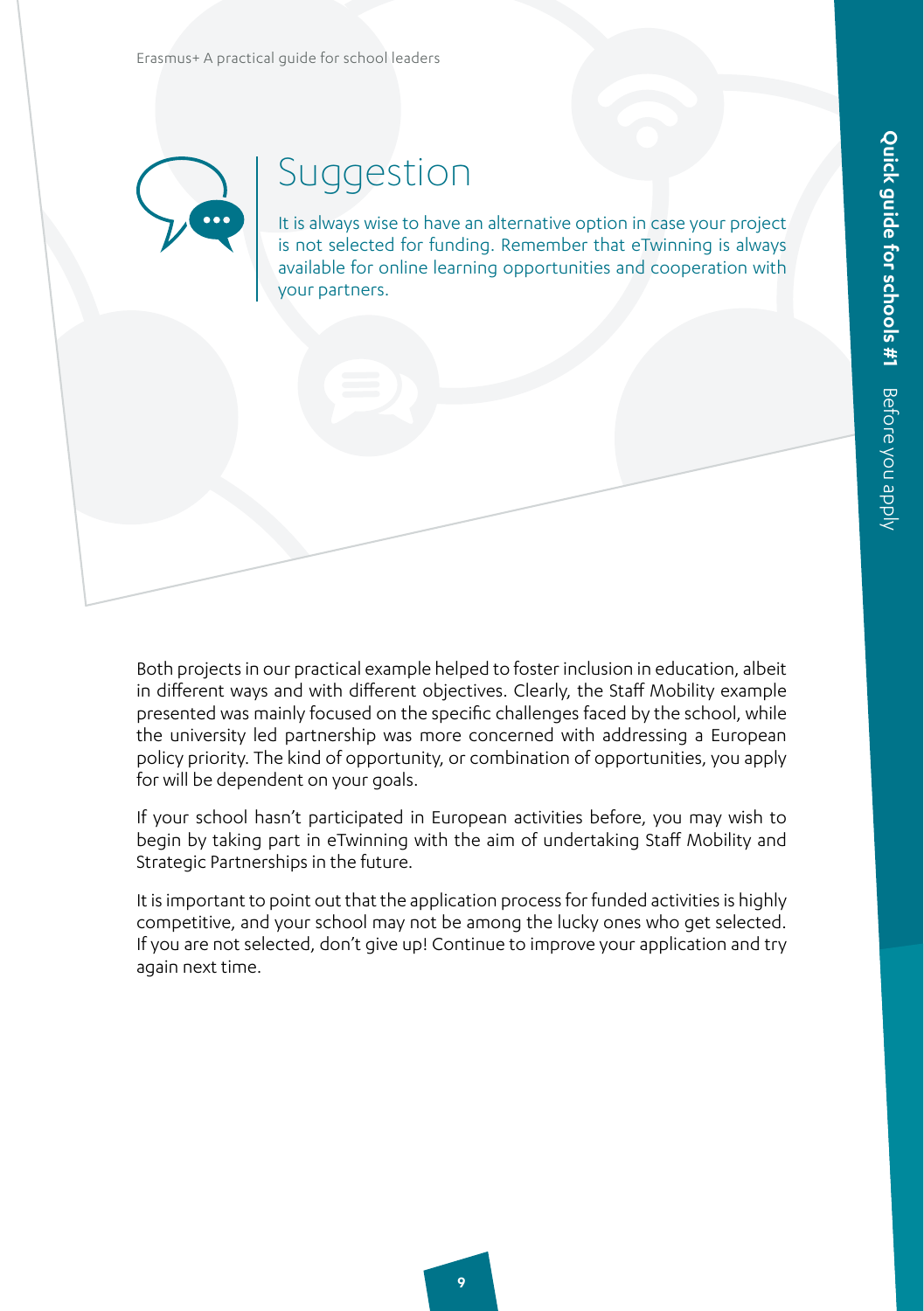### Planning the content of your project

It pays to avoid shortcuts when planning the content of your project. This will help you write a comprehensive Erasmus+ application and allows you to develop a detailed action plan that may help you avoid common problems during your projects.



' Planning the project should be done by all participants. Good planning is the key to a good project and to a successful application'.

#### Heidi Ahlers, Teacher, Germany

A solid project plan should address the following four components:

#### Rationale

The rationale should explain why your project is necessary in the first place, with reference to your organisational objectives and the Erasmus+ priorities (see the Erasmus+ Programme Guide: [http://ec.europa.eu/programmes/erasmus-plus/](http://ec.europa.eu/programmes/erasmus-plus/discover/guide) [discover/guide](http://ec.europa.eu/programmes/erasmus-plus/discover/guide)). It may be appropriate to cover how your project will meet the specific needs of the participants or how it will contribute to education and training policy and practice more generally.

If you are planning a large project, you might wish to conduct a needs analysis at the start of the planning process. In particular, it is often useful (particularly with Strategic Partnerships and eTwinning projects) to research projects undertaken by other schools. This will ensure that you are building on past achievements rather than starting from scratch.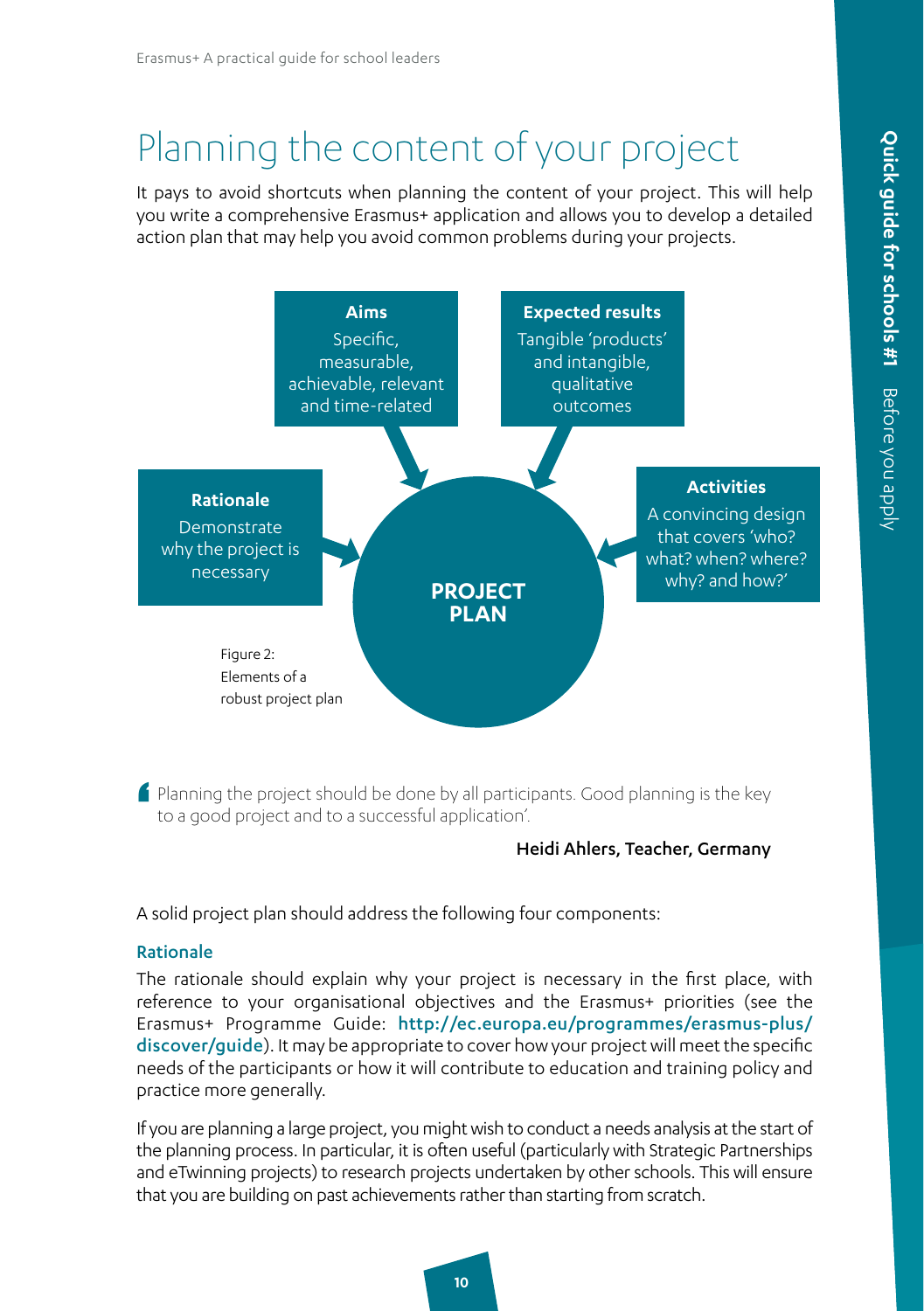### Suggestion

The SMART system is useful when setting learning targets that can be evaluated easily. In this way, targets should be:

*Specific* – Make sure everyone knows exactly what is to be achieved.

*Measurable* – Define indicator(s) of progress. If possible, quantify in some way what you will achieve.

*Achievable* – Make sure you have the resources and capacity to achieve the objective. Specify who will do what.

*Relevant* – Make sure the targets are directly relevant to the Erasmus+ programme priorities, your project's purpose and the European Development Plan.

*Time-related* – Make sure everyone knows the timetable and deadlines.

#### Aims

Clearly defined aims are a pre-requisite for determining the success of any activity, so it is essential to set out what changes you want to see as a result of your project. Aims can be two-fold, comprising overall 'global aims' which are general in nature (e.g. foster civic responsibility among pupils) with more specific sub-aims (develop a teaching module on the topic of citizenship).

#### Expected results

While planning your project, make two lists of all the tangible and intangible results you envisage.

Tangible results include everything produced by your project such as reports, websites or training materials. Intangible results may include new ways of working, insights gained, or changes in attitudes. Physical results can more easily be shared and used well beyond the lifetime of your project. However, you should document your project's achievements whenever possible, and make sure you include plans to evaluate the intangible results as well. For example, if pupils are expected to 'be more knowledgeable about the partner country' after an eTwinning activity, why not plan a quiz to test this?

This critical appraisal of your expected results will help you fine-tune your plans and ensure the long-term impact of your project.

#### **Activities**

When planning activities, it is helpful to specify the people, tasks, timetable, results and resources required to deliver them.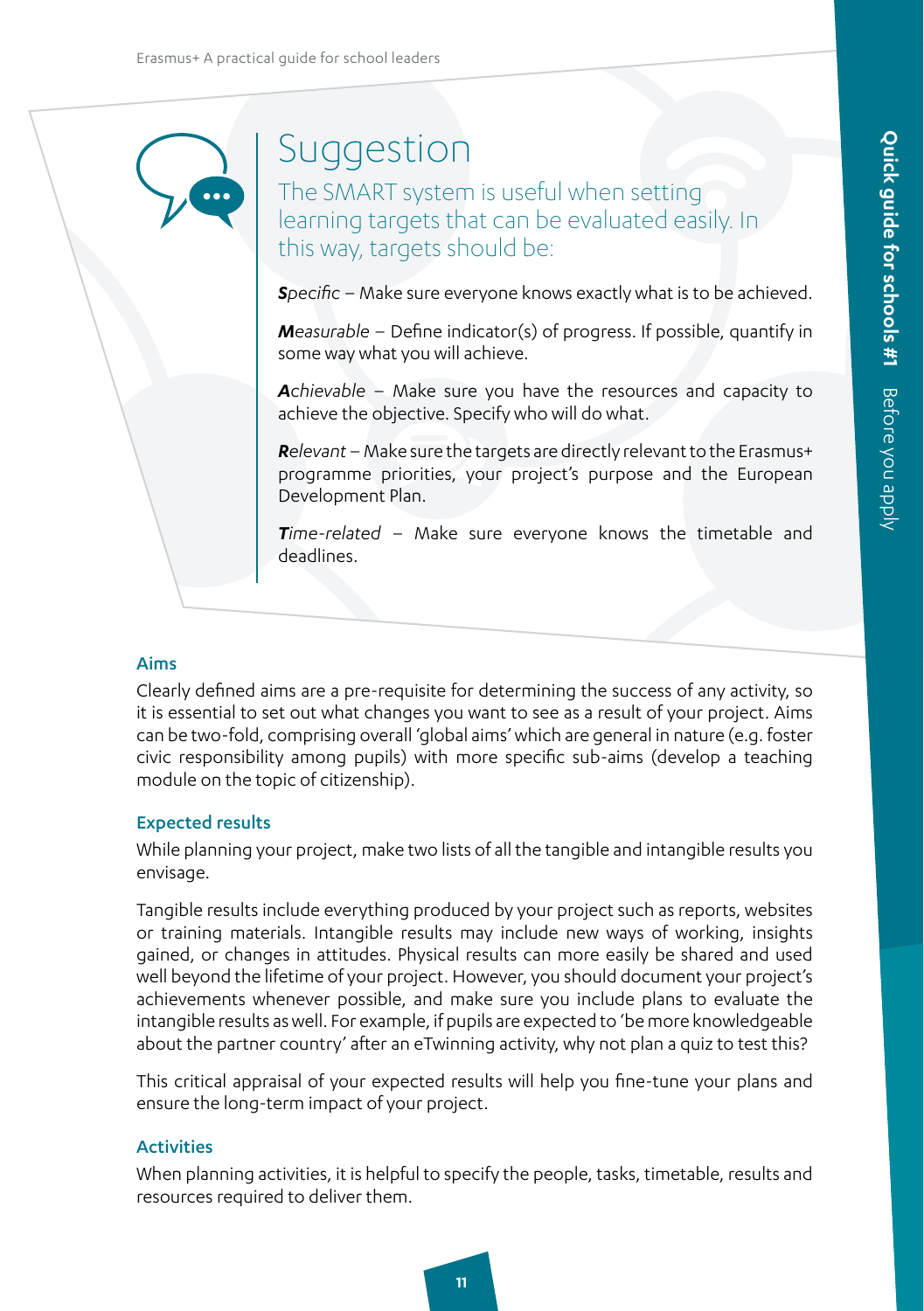

### In focus

Six simple questions will help you plan robust project activities:

### What is the aim of your project? And why?

Define the main aim of your project clearly and explain why this project is necessary.



**3.**

**4.**

**1.**

#### Who is responsible?

Outline the specific roles and responsibilities of your organisation and of your partners for organising and delivering your project.

### Who will participate?

Who is eligible to participate in your project activities and what are your selection criteria?

#### What will happen?

Try to outline the content of your activities (training assignment, job shadowing, etc.) as comprehensively as possible.



**6.**

#### When/where will it take place?

Define the specific timing and place of your project activities.

#### How?

How will your activities contribute towards your specific project aim?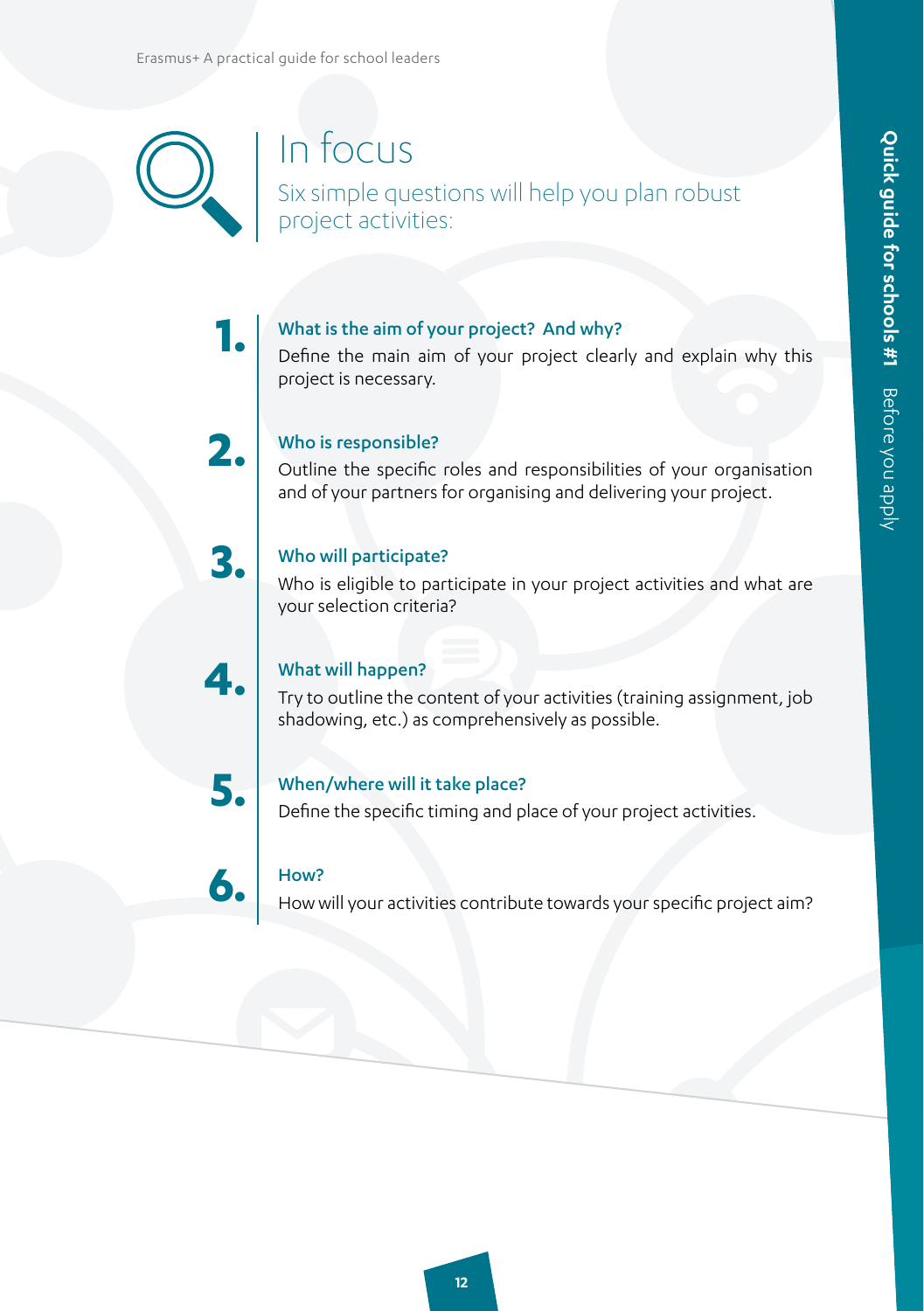### Selecting partners

You don't have to identify partners for Staff Mobility (Key Action 1) at the application stage, although it is helpful to consider what kind of partners you are looking for.

You do need to choose your partners before you can submit a Strategic Partnership (Key Action 2) application.

Your partner search criteria should be underpinned by your school's aims for participating in a European project. If, for example, you are pursuing capacitybuilding then the focus should be on identifying partners that have expertise linked to the skills you seek to develop. This is particularly important if you are looking for a structured course or training event abroad for staff development.

Remember, if the aim is to form a partnership then it is important to consider (and show) how your organisation could contribute towards the potential partners' objectives and not only how they might support your own.

You can partner with all kinds of organisations. Eligible partners include schools, universities, municipalities, businesses, libraries, museums, science centres, voluntary or charitable organisations, etc. Think about which organisations best fit your school's development objectives and needs.

Try to consult widely with relevant staff, stakeholders and, where appropriate, pupils while developing your partner search criteria. It is always better to take the time to clearly agree your needs at the beginning. Otherwise you might begin a project, only to discover that the organisations you are working with can't properly meet your requirements.

### Reflective questions

What kind of expertise, skills and specialisations might partners contribute to the objectives you have for your pupils, your staff and your local community?

What is unique about your school, and how would you articulate those qualities to potential partners?

In terms of the aims you want your European project to achieve, how would you describe your ideal partner?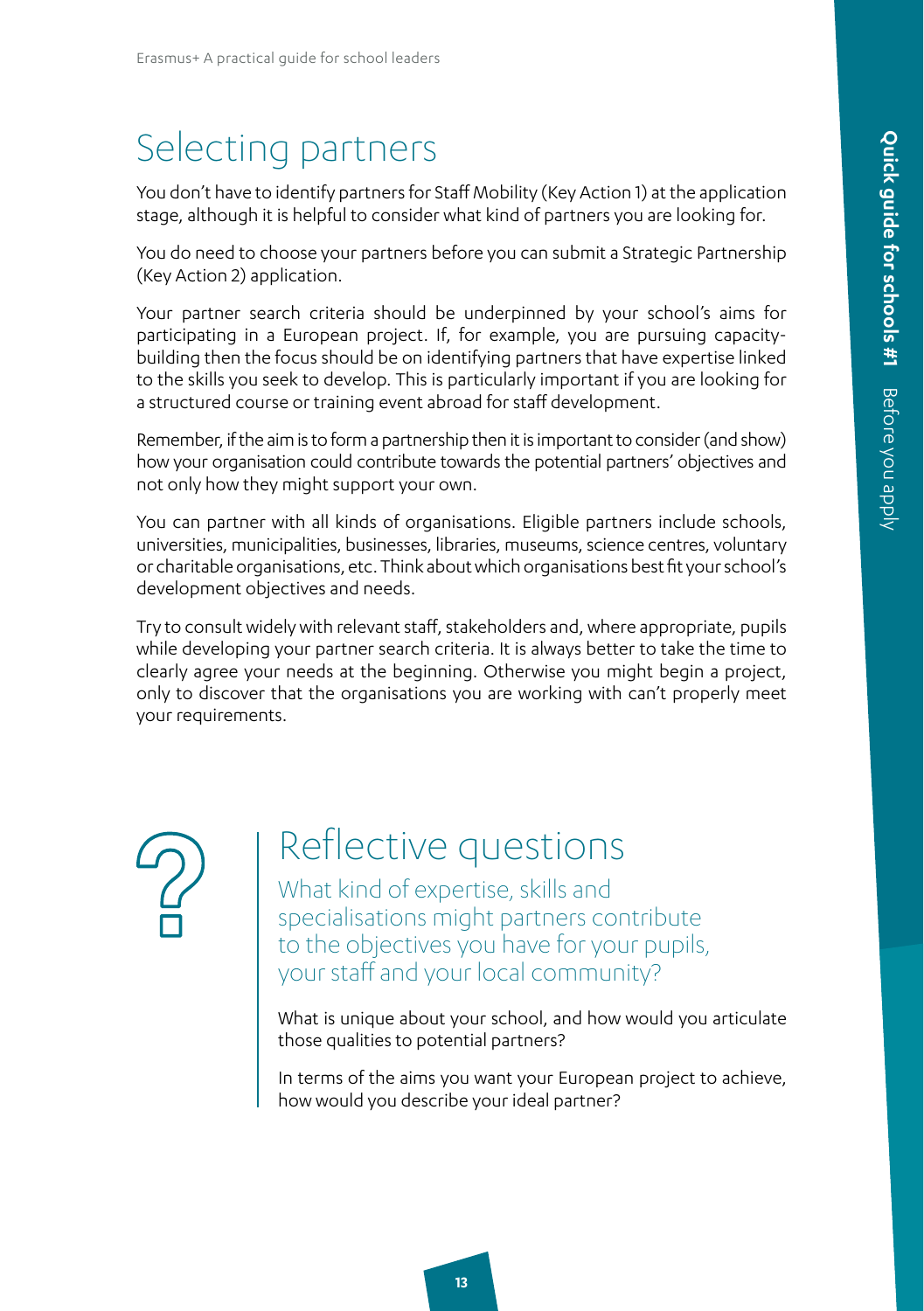### In focus Examples of partner selection criteria might be:

- **E** expertise and experience relevant to your project idea;
- similar development goals to your own;
- the capacity to assist with the financial management and administration of your project;
- **P** expertise in publicising project outcomes;
- the ability to communicate in specific languages;
- enthusiasm and commitment!



### Practical example

A few useful tips to find partners for your project are outlined below by an Austrian coordinator (Strategic Partnership):

Step 1: Ask partners you have already worked with.

Step 2: Allow your former partners to suggest new partners.

Step 3: Put your idea on eTwinning and wait for teachers to contact you.

Step 4: Ask the language assistants in your school to provide contacts from their former schools.

Step 5 (and the best): Attend meetings or information events organised by National Agencies (in your country or abroad) to make contact with other teachers interested in international cooperation.

Step 6: Look for suitable schools on the internet and contact them if they are interested in cooperating.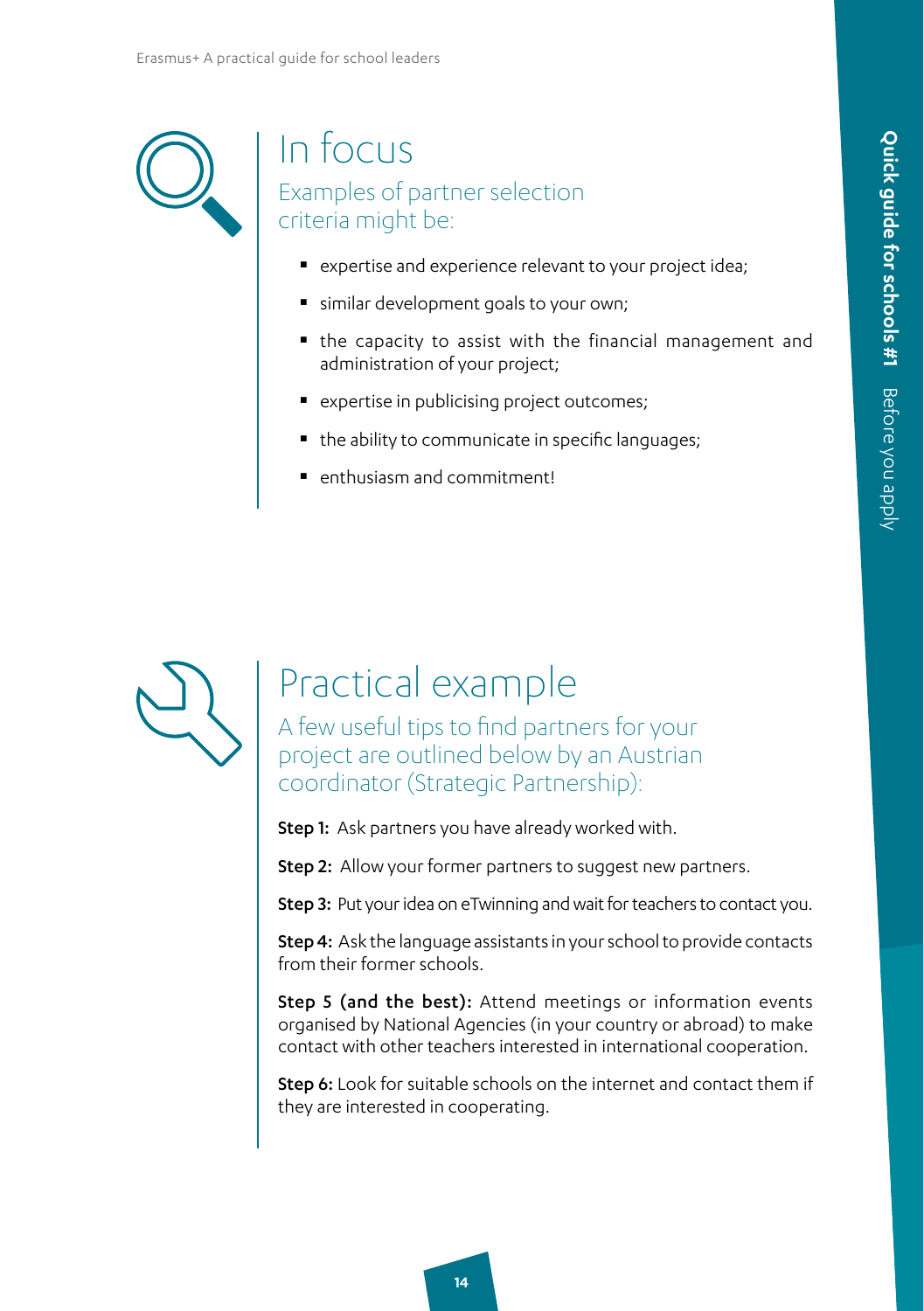' An organisation needs a partner with a willingness to learn, an appreciation of culture and heritage, a familiarity with ICT tools and a commitment to education…We [also] wanted pupils from a diverse range of cultures and we wanted committed teachers with specialised skills so that we could learn from each other<sup>'</sup>

#### Brendan O'Dwyer, Teacher, Ireland

If you have never engaged in a European project, you may want to find a partner with experience of Erasmus+ or the previous generation of European programmes (e.g. Comenius).

It can also be an advantage to have geographical diversity in the partnership and a range of pedagogical approaches. In this way, each partner's involvement benefits the project as a whole, and all partners feel they learn a lot from each other.

### Suggestion

Useful resources for partner finding and inspiration for project ideas

There are different ways to find project partners or ideas for your project. These include:

#### eTwinning

The eTwinning portal offers online partner-finding tools and a network of thousands of participating schools, making it the ideal place to start your search. [http://www.etwinning.net](http://www.etwinning.net ) 

#### Using existing contacts, networks and links

Individual staff, pupils and parents at your school may have developed European links that you are unaware of. Invite people in your school to share their contacts.

#### Contact schools, and school leaders

There may be schools and school leaders in your area who have already been involved in European projects. Helpful sources include the European Shared Treasure site (see [www.](http://www.europeansharedtreasure.eu) [europeansharedtreasure.eu](http://www.europeansharedtreasure.eu)) and the newly developed Erasmus+ dissemination platform (see [http://ec.europa.eu/programmes/](http://ec.europa.eu/programmes/erasmus-plus/projects/) [erasmus-plus/projects](http://ec.europa.eu/programmes/erasmus-plus/projects/)). The experiences of schools like your own can be an extremely useful source of ideas and inspiration for your own projects.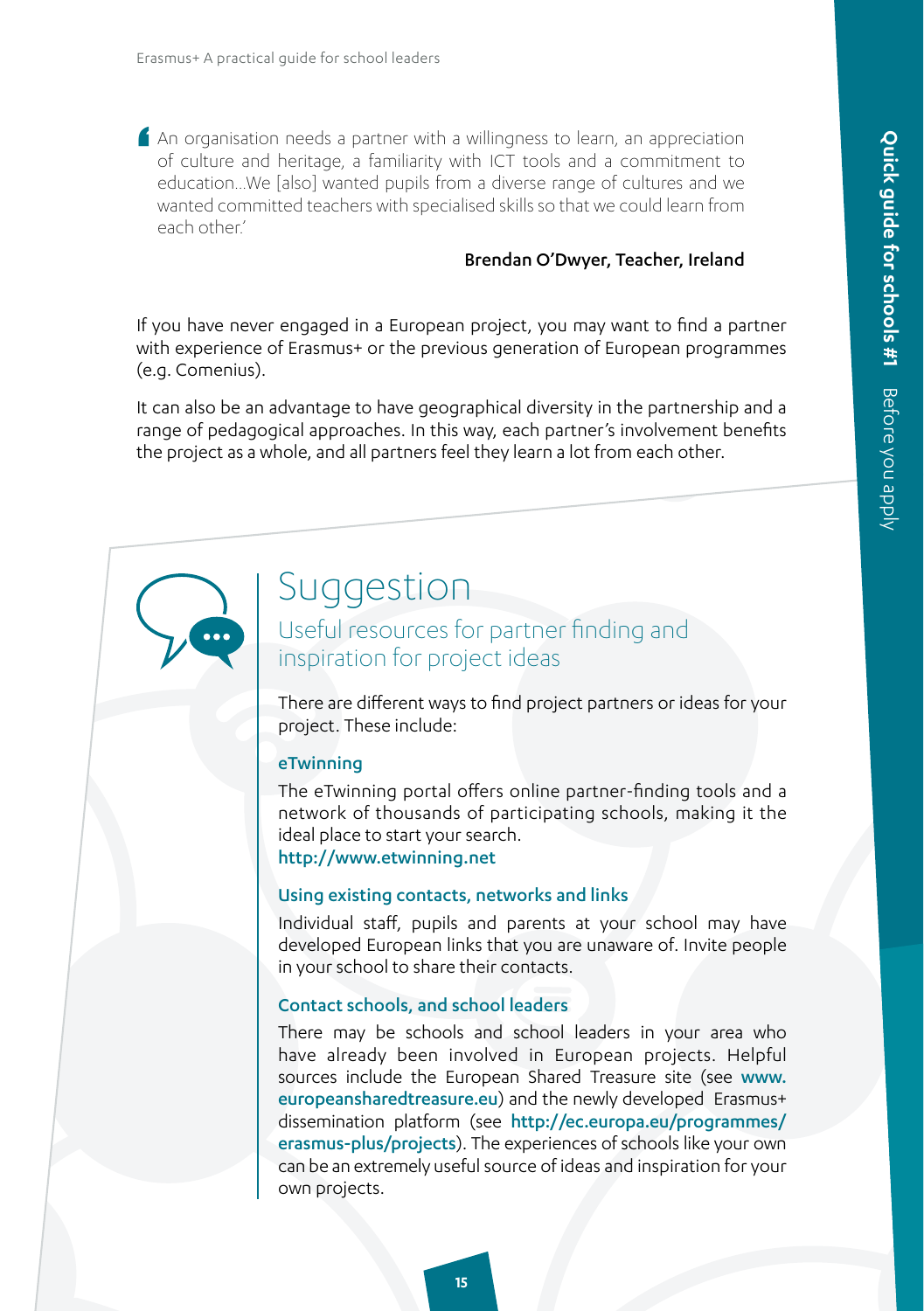' The entire partner-finding process took about a month. I used a few partners from previous projects that I knew I could work well with, but also had to find many new partners. I was able to research schools on the new [eTwinning] portal and contacted a good mix of experienced eTwinners and those new to the programme – I received quick and encouraging responses!'

#### Michael Purves, Teacher, United Kingdom

### Suggestion

Why not try a Strategic Partnership with organisations other than schools?

Under Erasmus+ you are not restricted to collaborating with other schools only. Your partners can be from any public, private or nonprofit organisation.

A Strategic Partnerships might involve:

- working with employers to develop new curricula, tailored to employment market needs;
- linking with careers advice services to improve pupils' employability;
- **Collaborating with museums to reinvigorate history curricula;**
- working with art galleries to exhibit pupils' work;
- collaborating with local authorities to raise your school's profile in the community.

Depending on your project objectives you may wish to select partners from local businesses, libraries, museums, arts or youth organisations, children's services, universities, science or research centres, etc.

### Recruiting and selecting participants

If you apply for mobility activities, either through Staff Mobility (Key Action 1) or as part of a Strategic Partnership (Key Action 2) you will need to indicate how many of your staff and/or pupils will participate within the funding period, the kind of activities they will engage in and how these activities will be followed-up after their return. You should also decide on how staff or pupils will be selected to take part in your project activities, and what the destination organisations and countries will be.

When applying for Staff Mobility, you will need to show that your participant selection process is transparent and linked to your school objectives, by presenting clear selection criteria.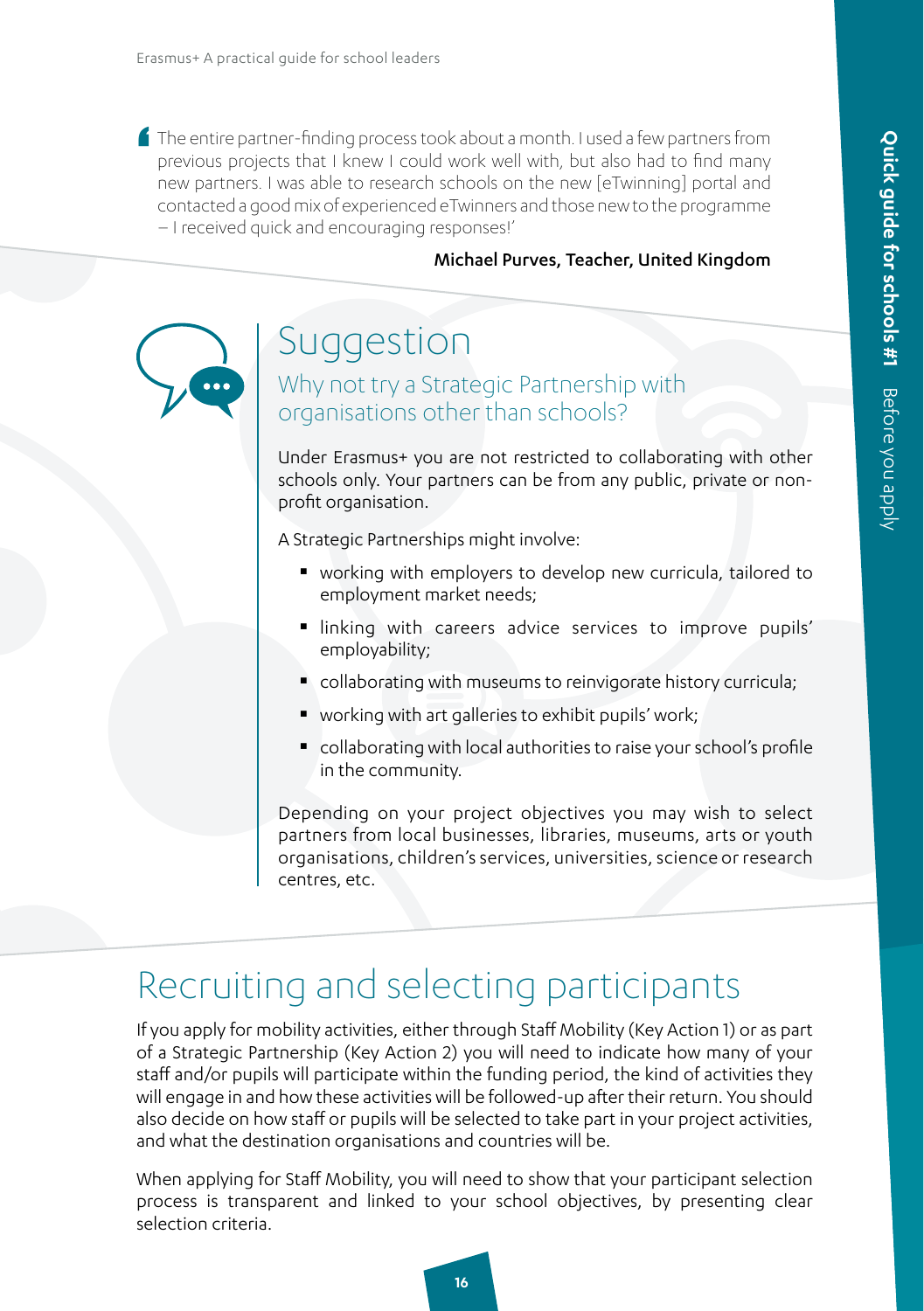Whether you are organising a Staff Mobility project or Strategic Partnership with a mobility component, it pays to plan in detail how you intend to communicate mobility opportunities to potential participants. Publicising your school's mobility opportunities as widely as possible, among eligible pupils and staff, will help ensure that as many suitable candidates put themselves forward for selection as possible.

It is a good idea to create a standard procedure for promoting mobility opportunities in your school, and to update and improve it periodically.



### In focus

### Some selection criteria you could use include:

- To what extent will the experience contribute to your participant's learning needs?
- To what extent will the experience lead to improvements in teaching and learning at your school?
- $\blacksquare$  How motivated is the individual to participate in the activity?

### Some ideas for recruiting participants for mobility activities include:

#### Promoting to staff:

- **P** presentations at teacher meetings;
- **P** promotional emails, letters, or intranet notices;
- **P** posters in staff rooms.

#### Promoting to pupils:

- **during school assemblies;**
- in your school's news bulletin;
- by SMS or email to parents;
- **in lessons during relevant subjects;**
- **P** posters around your school;
- tweets from your school's Twitter account.

Try to promote the activity in more than one way, to ensure the message is not missed.

You will find that including a link to a detailed flyer or webpage in all publicity materials will help people to 'self-select' before contacting your project team. The linked information can set out the requirements and the deadline for expressing an interest. This will help reduce the administrative burden of responding to ineligible candidates.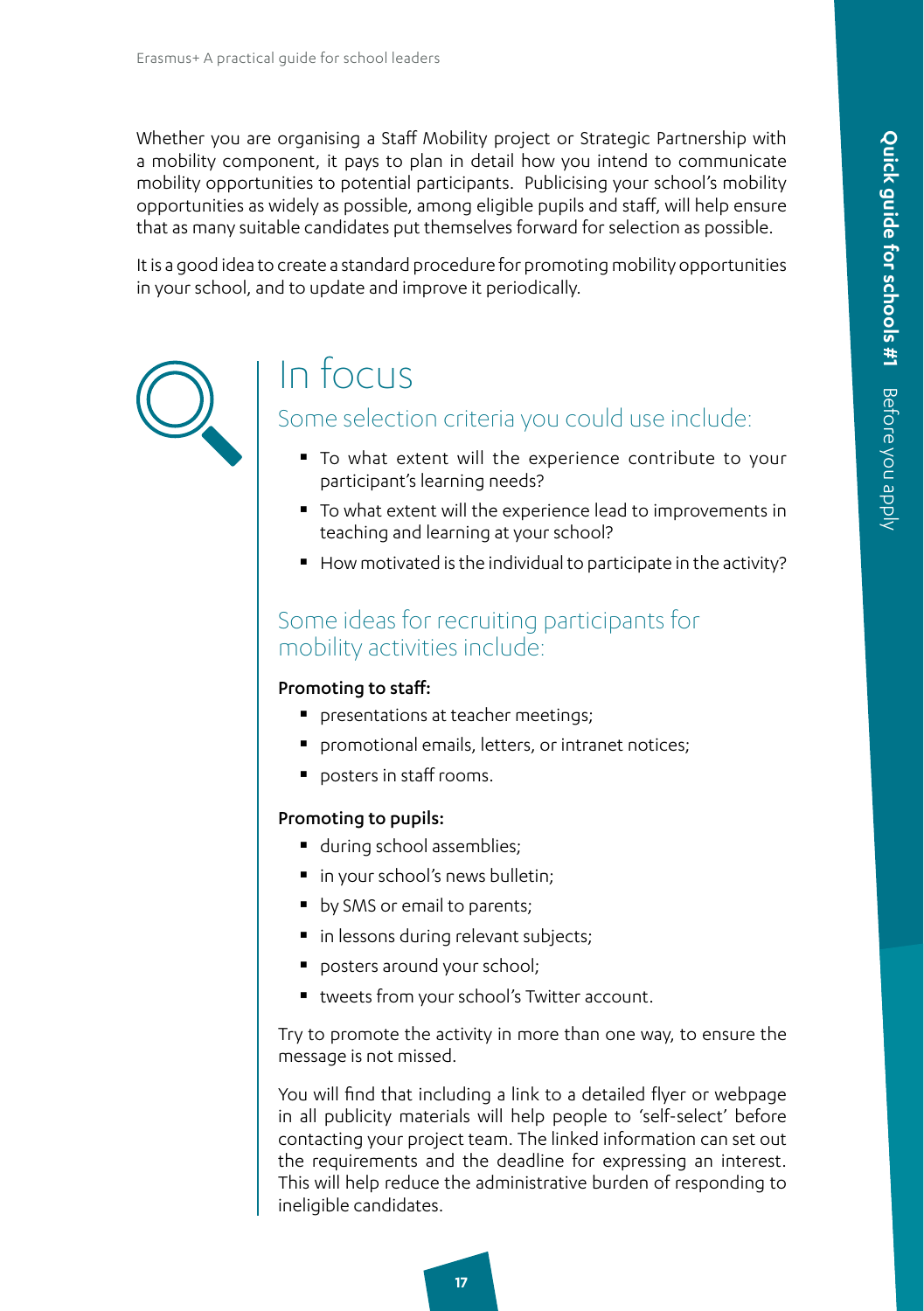### Crafting a high-quality application

Having chosen your preferred Erasmus+ opportunity and identified your project team, the next step is to draft the application. There is plenty of advice and material available to help you with this process – simply contact your National Agency for guidance.

The good news is that the financial requirements of the application process are relatively straightforward under Erasmus+. The grant is almost entirely based on unit costs and will be calculated automatically as you fill in your application form, according to the activities you specify.

Before you start, we recommend that you read more about the type of project you will apply for, and that you carefully read the information about the Key Action you intend to apply for in the Erasmus+ Programme Guide. This includes the eligibility and quality assessment criteria, as well as application procedures and formal requirements.

- **Eligibility:** In order to be eligible for funding, your organisation or partnership must meet the criteria outlined in the Programme Guide for the specific Key Action you are interested in. Check that you meet all the eligibility criteria.
- **Assessment criteria:** The Programme Guide sets out the criteria against which your application will be assessed. Make sure that you address all the relevant quality criteria in your application. It is also useful for you to consult the Erasmus+ Guide for Experts on Quality Assessment so you understand the assessment process and scoring used by the experts who will evaluate your application.
- **Application procedures:** Please note that both the applicant organisation and any partner organisations must register on the European Commission's Participant Portal before completing an Erasmus+ application form. You can consult the Participant Portal User Manual which contains detailed guidance on how to complete these steps.
- **Formal requirements:** It is important that you read and review what is required from applicants, so you can demonstrate that your organisation has the adequate organisational and financial capacity to successfully deliver and implement your Erasmus+ project.

### Suggestion

Most National Agencies run information activities to provide guidance to organisations on how to apply for funding. Make sure you attend their events and ask for advice.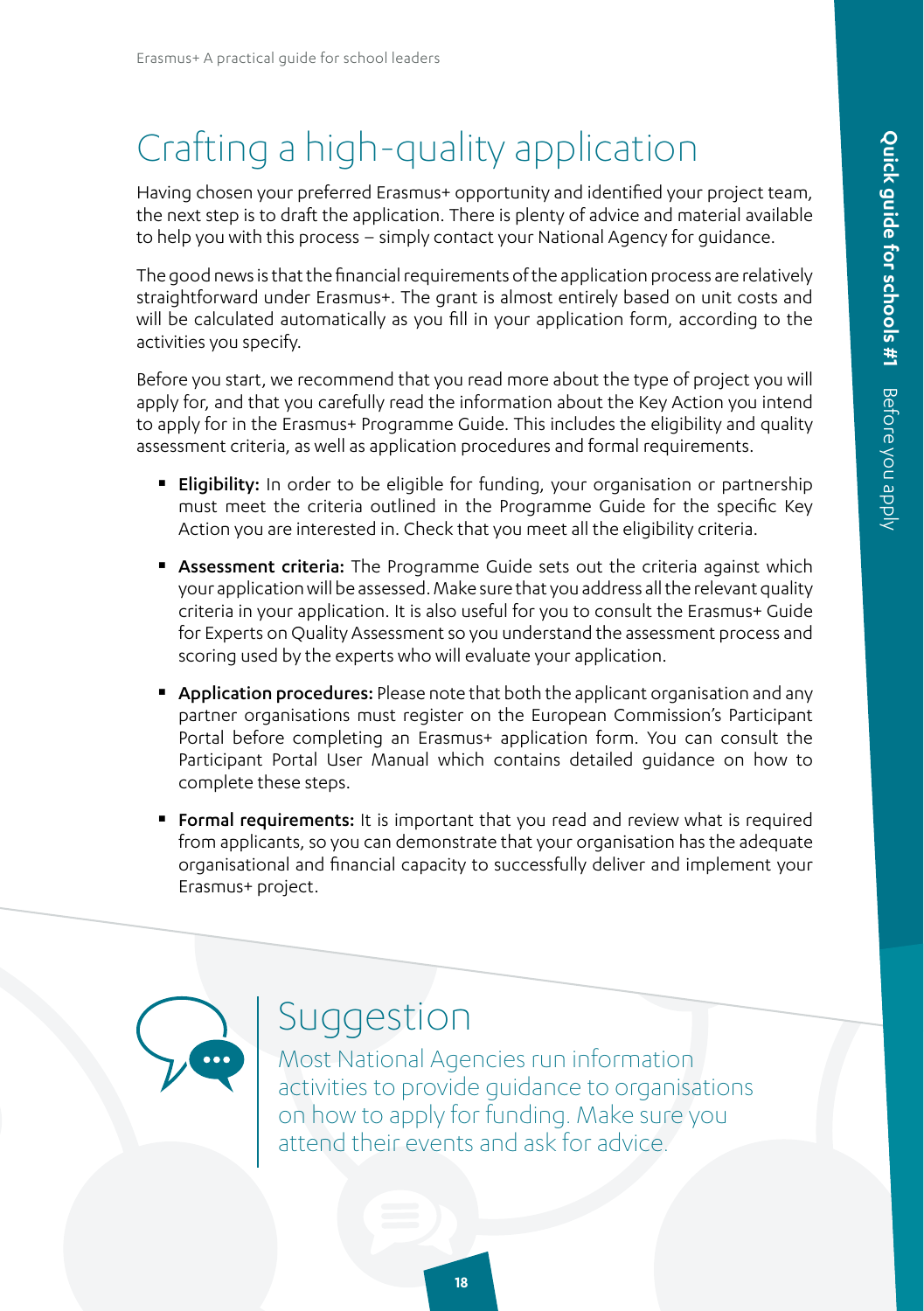Whichever aspect of Erasmus+ you are applying for, you will need to demonstrate the relevance, quality and impact of your activities. A good starting point is to present the activities you have agreed in your project plan around these key criteria.

Meanwhile, keep in mind that both Key Action 1 (Staff Mobility) and Key Action 2 (Strategic Partnerships) of Erasmus+ have some very specific requirements, so it is important to consult the Erasmus+ Programme Guide carefully as you complete your application.



Figure 3: Elements of a strong application

There are other key success criteria to consider, i.e. does your project demonstrate:

- the background and experience of the partnership?
- a robust evaluation strategy?
- clear plans for preparation, implementation and follow up?
- good value for money?
- clear links to EU policy?
- innovation?
- added value?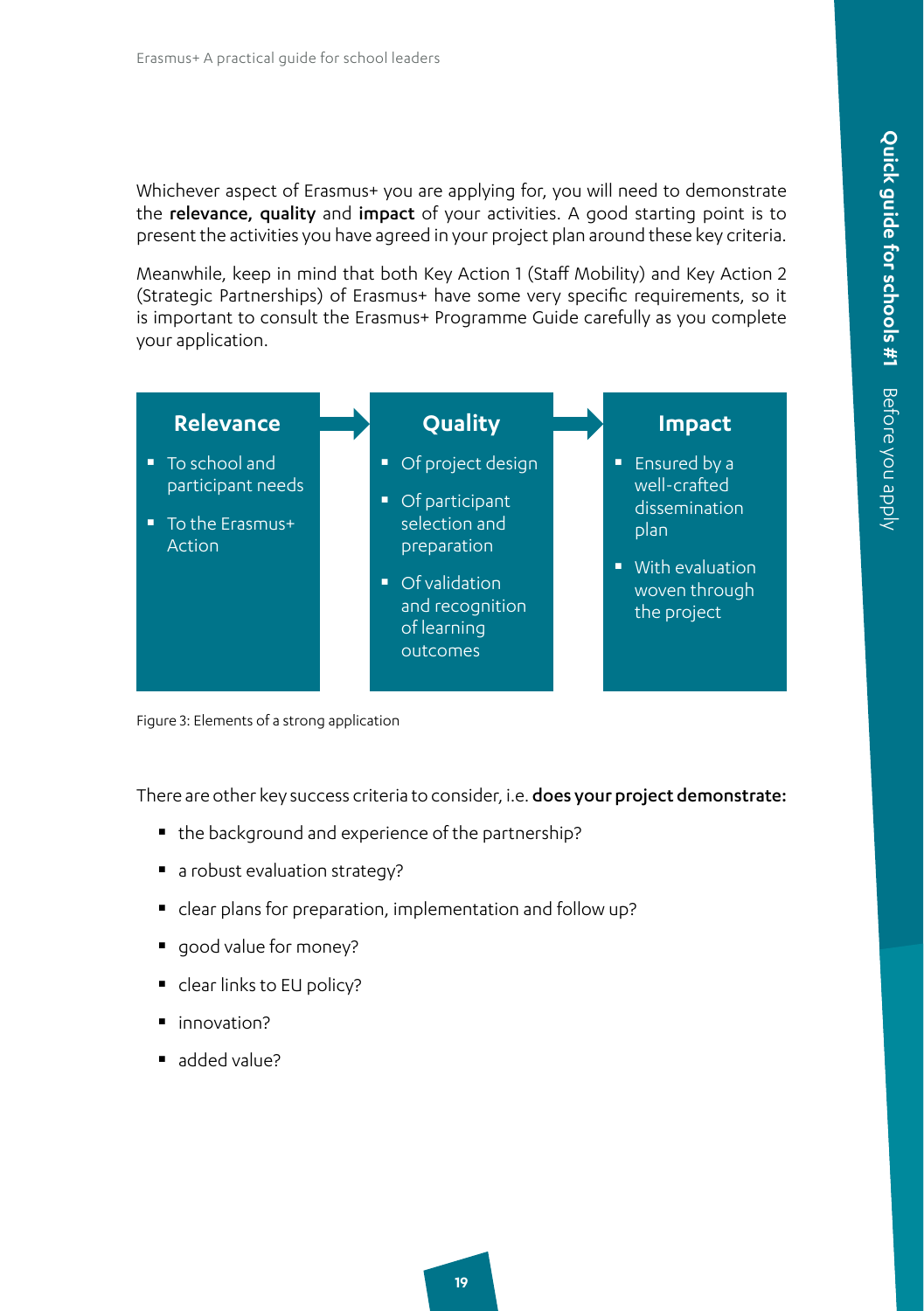#### Relevance of your project

Naturally, your project should be relevant to the needs and objectives of your school and your participants. It should also be linked to relevant objectives of the Erasmus+ Action you wish to apply for (see the Erasmus+ Programme Guide). Try to focus carefully on demonstrating that your project aims are clearly aligned to your school's objectives and participants' needs, and on designing and adapting your activities to fit with the relevant Key Action priorities.

### Reflective question Staff Mobility

Is your project design clear for all phases of the project, with attention paid to the individual quality areas that have been identified (consistency, European Development Plan, staff selection processes, language development, etc.)?

### Strategic Partnerships

Have you clearly demonstrated the scope and structure of your project?

Do the skills of your project team members match the requirements of your project?

Have you shown how the partners will communicate and work together throughout your project?

#### **Quality**

Quality requirements differ, depending on whether you are submitting an application for Staff Mobility (Key Action 1) or Strategic Partnerships (Key Action 2).

Staff Mobility applications need to convey high quality project design and implementation, which means showing a convincing plan for all phases of your project (preparation, implementation and follow-up).

You need to show how reporting and project management will be organised and demonstrate consistency between your project objectives and proposed activities. You will also need to show that fair and considered procedures will be in place for selecting, preparing and supporting participants while abroad.

Furthermore, you should demonstrate how participants' learning outcomes will be accredited or validated upon their return. It is important to present a high-quality, comprehensive European Development Plan too.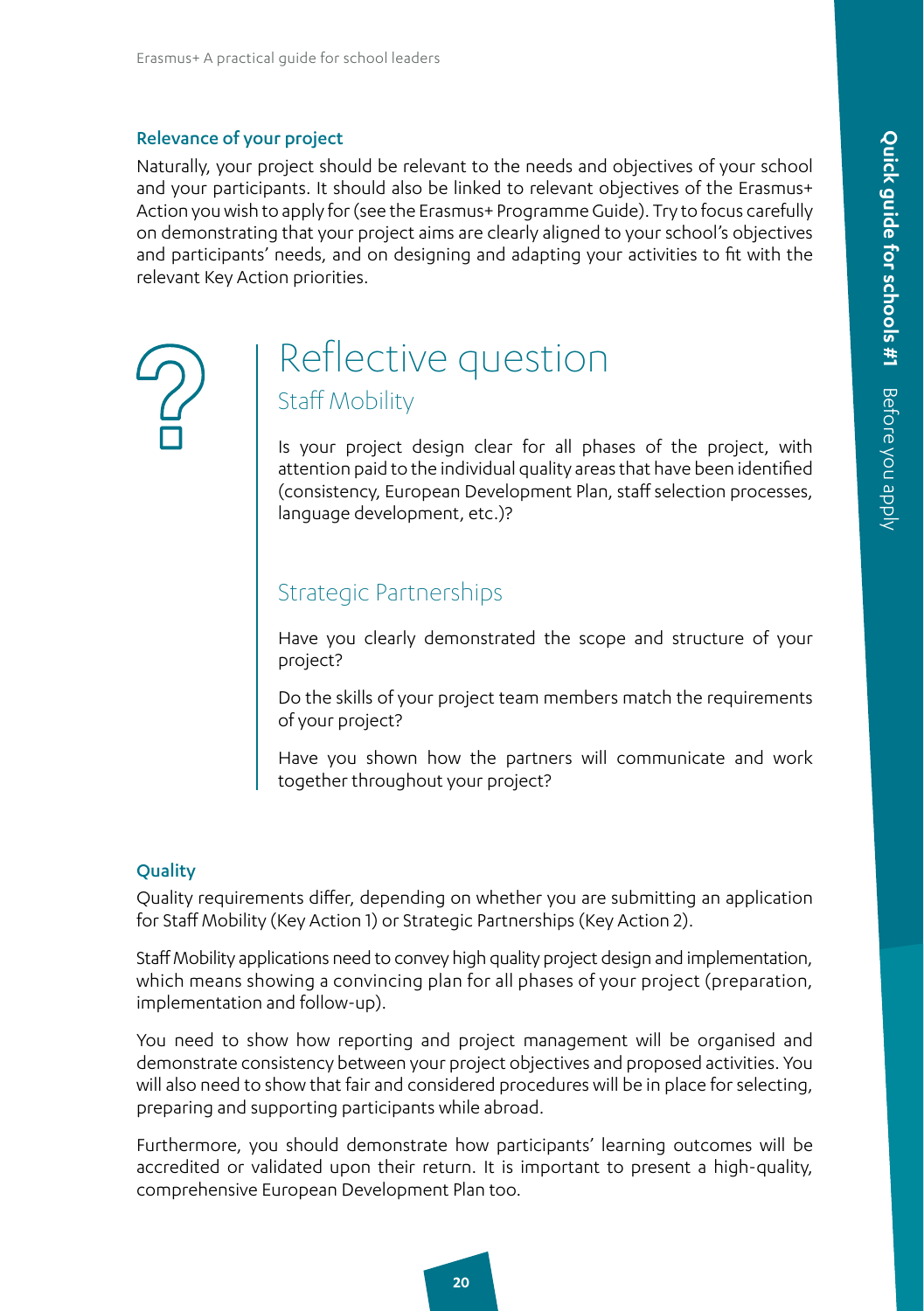Strategic Partnership applications also need to convey high quality project design and implementation. These requirements are similar to the ones for Mobility projects, but there are a few important differences (see the Erasmus+ Programme Guide).

You are also required to demonstrate the quality of your project team and the cooperation arrangements. Try to present, in detail, your partners' specific responsibilities and how tasks will be distributed. In addition, try to explain clearly how the partners intend to maintain regular communication and work together.

### In focus

### Essential elements of a strong application

- A clear, long-term strategy for integrating European activities in your school's operations (a European Development Plan will help you to demonstrate this).
- Project activities that complement the priorities and objectives of the Erasmus+ Action you are applying for.
- Clearly addresses the evaluation criteria (also referred to as award or assessment criteria).
- A fair and transparent procedure for recruiting and selecting participants.
- Roles and responsibilities that are specified and demonstrate a fair distribution of responsibilities across the partnership, as well as an effective use of available skills, competencies and resources.
- Robust strategies for evaluation, dissemination and exploitation of project results.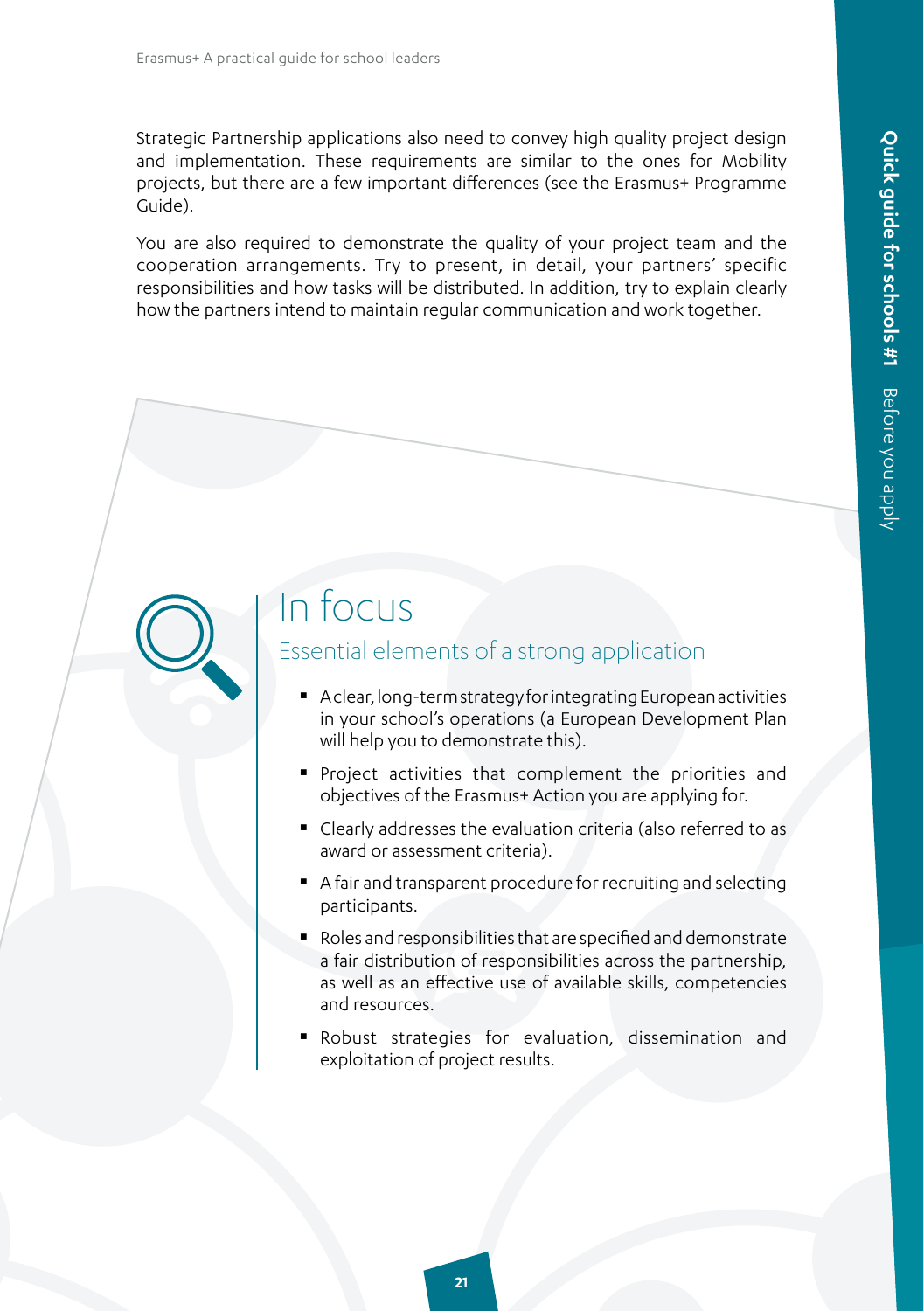#### Impact and dissemination

It is essential to demonstrate convincingly how you intend to evaluate project outcomes. You should also show how you will raise awareness about the outcomes of your project within and outside the participating organisations through a dissemination plan. Bear in mind that the criteria for assessing applications for Staff Mobility projects (Key Action 1) and Strategic Partnerships (Key Action 2) are slightly different (see the Erasmus+ Programme Guide for details) and outcomes are proportionate to the level of funding.

### Suggestion

Questions and prompts that may be used in order to develop a dissemination plan:

- What are the purpose, aims and objectives of dissemination?
- Who is the target audience(s)?
- What will be disseminated?
- What dissemination strategies will be used?
- What will the messages and dissemination strategies for different audiences be?
- When will dissemination take place (during and after your project)?
- Who will take responsibility for the coordination of the dissemination plan?
- Who will be involved in the dissemination plan?
- How will dissemination be implemented, monitored and evaluated?
- What are the costs of dissemination activities?

You will need to set out a detailed dissemination and exploitation plan in your application.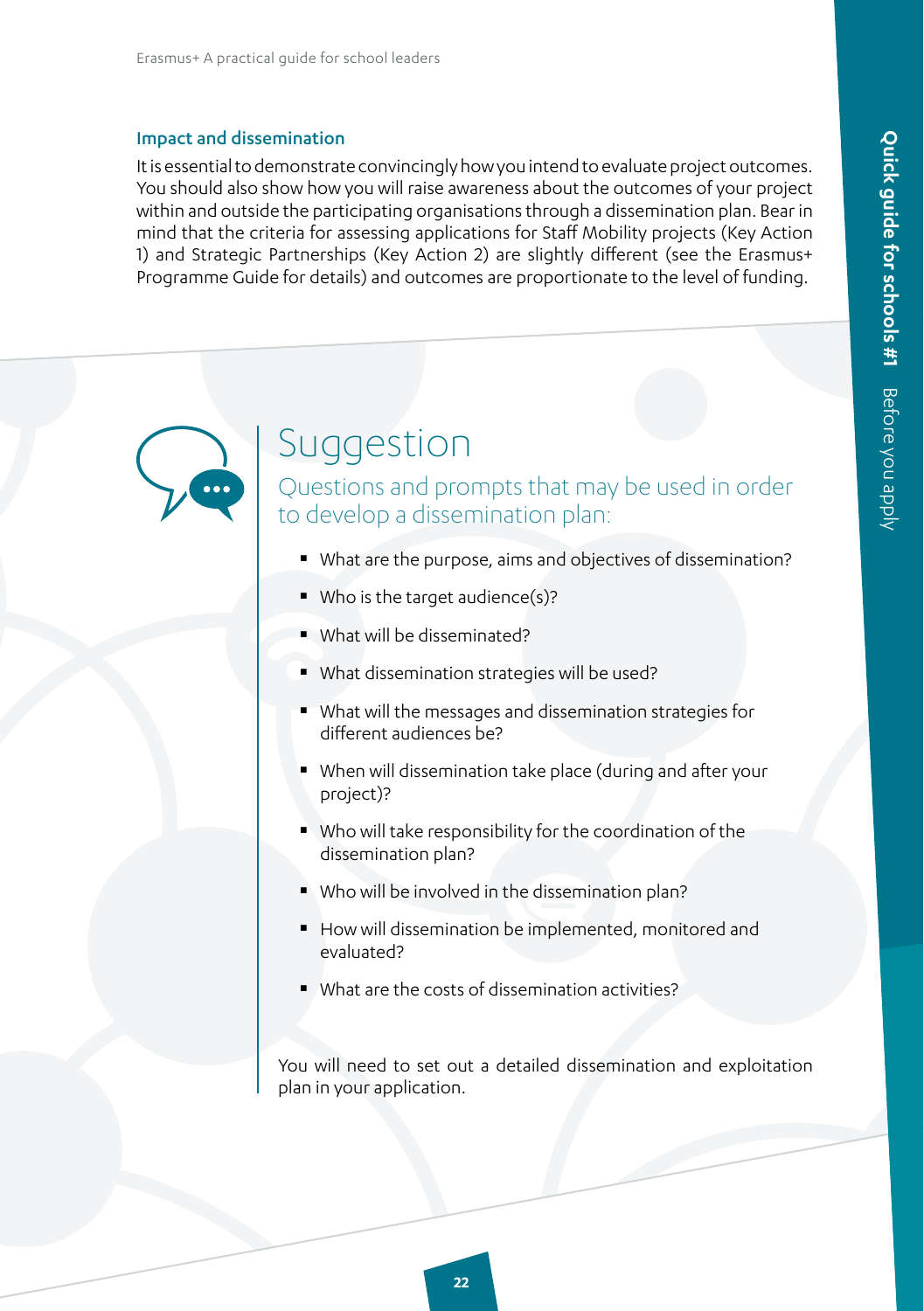### Setting up monitoring and evaluation mechanisms

Two important processes are essential in order to assess the quality of any Erasmus+ project:

- **Monitoring** can be defined as a continuous process of assessing the progress made towards stated objectives, and identifying gaps between the original project plan and the actual achievements.
- **Exaluation** is the systematic application of methods that aim to assess and improve the planning, implementation and impact of a project.

You will need to demonstrate a convincing strategy for both when you write your application.

As is implied, monitoring and evaluation are two sides of the same coin because evaluation is largely dependent upon the data collected during monitoring activities.

Your partners are responsible for gathering monitoring data when delivering activities. Normally, they supply this information to your project coordinator in the form of internal status reports. Monitoring and evaluation is usually included as an agenda item at partner meetings too, to allow time for partners to discuss, where appropriate, how to adapt future activities in response to the findings.

Therefore it is important to answer the following questions in writing:

- Who will be responsible for monitoring and evaluation at each partner organisation?
- What will be monitored and evaluated throughout your project?
- What information will your partners need to collect in order to make monitoring and evaluation possible (participant feedback, attendance figures, etc.)?
- When will the evaluation be carried out (e.g. at key milestones of the project activities or throughout the project)?
- How often will participants need to provide monitoring and evaluation data?
- What will be the means of monitoring and evaluation (status reports, project meetings, etc.)?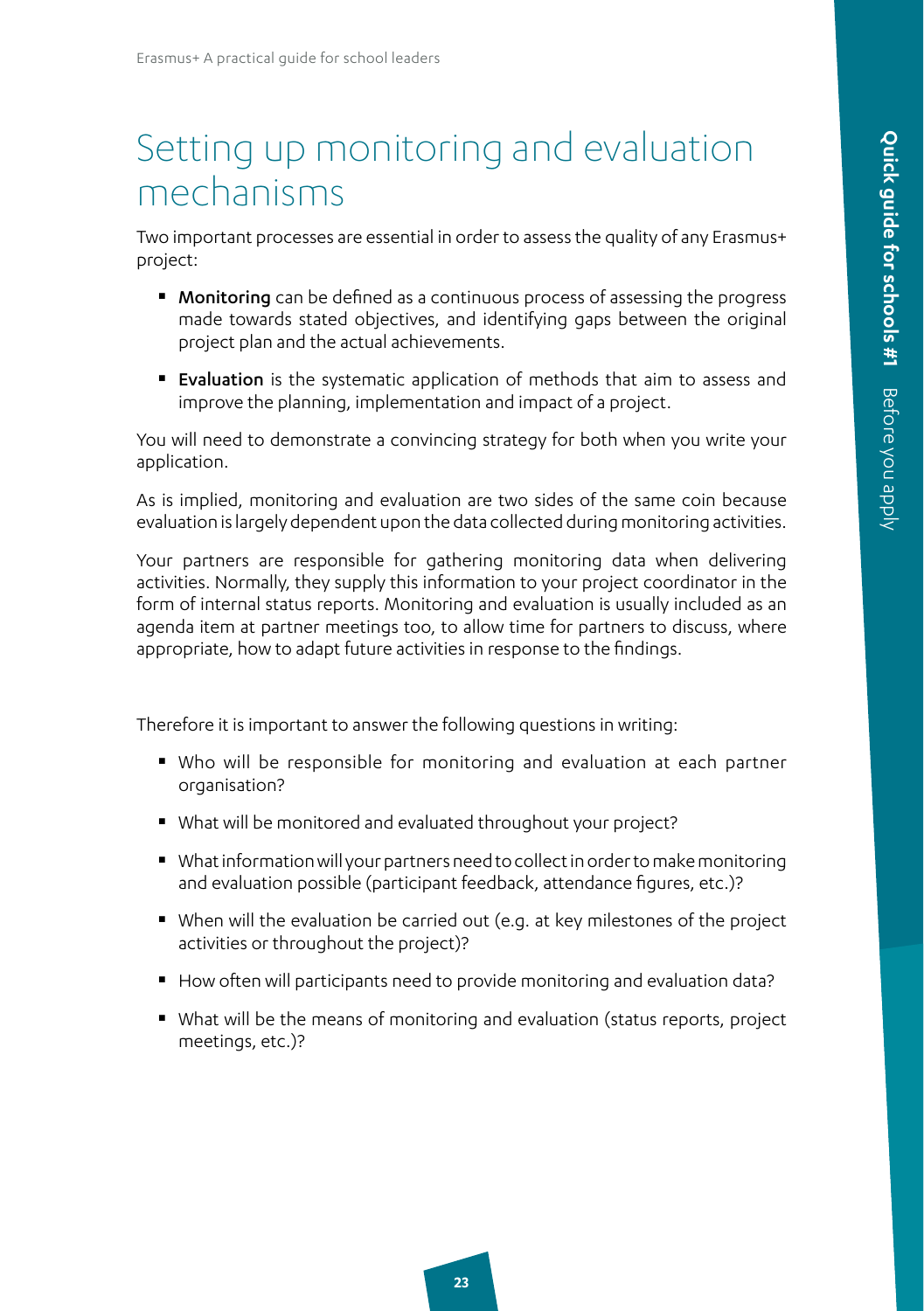

### In focus

### What should be monitored and evaluated?

The precise nature of your monitoring and evaluation will vary depending on the aims and objectives of your project. Some typical evaluation points for all projects include:

- the impact on your school, staff and pupils (how will your project improve knowledge and skills, confidence, motivation, learning and teaching methodologies; how will your project reshape school systems, organisational structure or curricula?) and other organisations involved;
- the local, national and international impact (for example, will there be any impact outside of the partners themselves, e.g. on the local community, or even nationally or internationally?);
- your project's contribution towards the objectives of the Erasmus+ Action.

To ensure efficiency, try to include monitoring and evaluation within your school's existing performance management procedures. For example, activities designed to develop pupils' knowledge may already be evaluated as part of your school's evaluation process. Other specific evaluations may have to be planned and designed to evaluate the impact of aspects of the European project.

Quantifiable outcomes are the easiest to measure (e.g. all participants to receive over seven hours of linguistic preparation); however, broad outcomes can be evaluated too.

For example, if you wish to evaluate the extent to which 'our pupils have developed as global citizens', the evaluation process will have to involve more than one type of assessment. This means that reaching a consensus about what constitutes global citizenship and what knowledge, skills, values and dispositions are involved is necessary before it is possible to decide on evaluation processes. Pupils could be involved in these discussions too.

Monitoring and evaluation will be addressed further in the 'During' and 'After' sections of this guide.